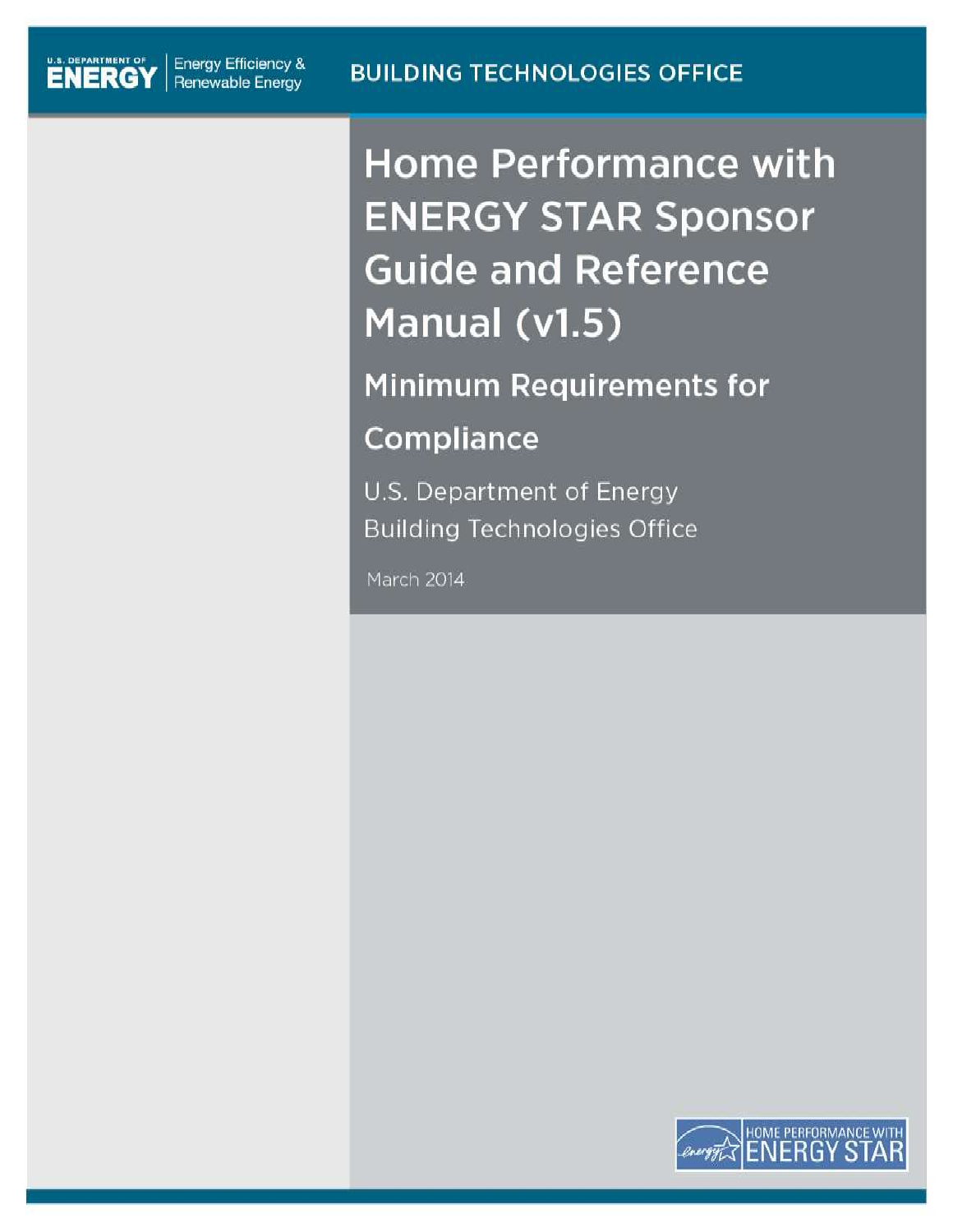# **Introduction**

full *Home Performance with ENERGY STAR Sponsor Guide and Reference Manual (v1.5)* for optional implementation The Home Performance with ENERGY STAR Program is providing this *Minimum Requirements for Compliance*  document as a quick reference tool of all the minimum requirements codified by the issuance of the *Home Performance with ENERGY STAR Sponsor Guide and Reference Manual (v1.5)*. In addition to the checklist of requirements, the *Minimum Requirements for Compliance* document provides the narrative with specifications for compliance. Refer to the guidance and suggested strategies for developing a Home Performance with ENERGY STAR program.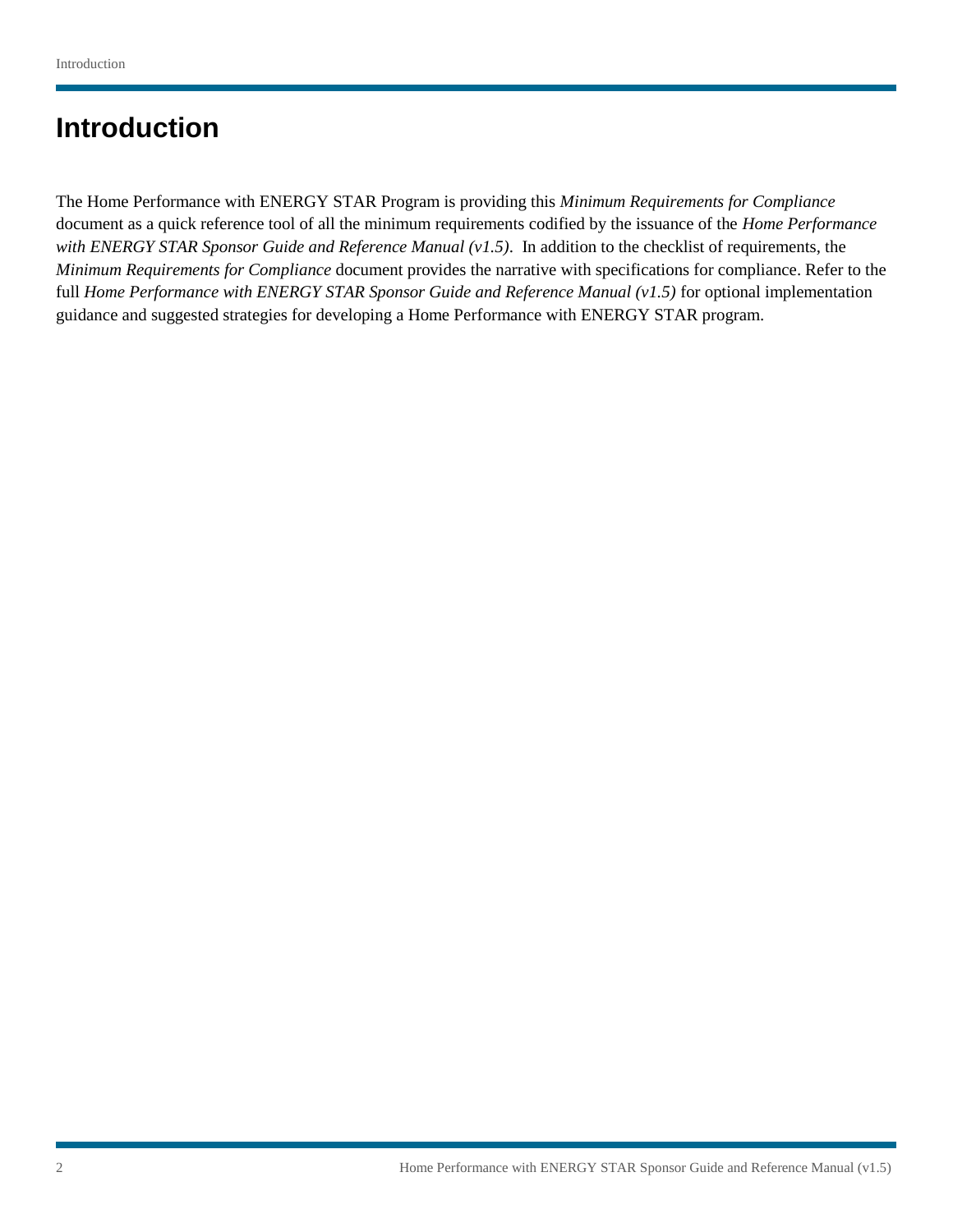# **Section 1: Use and Management of the Home Performance with ENERGY STAR Mark**

 *Use and Management of the Home Performance with ENERGY STAR Mark*  **Minimum Home Performance with ENERGY STAR Program Requirements Checklist:** 

- **1.1** Comply with current *ENERGY STAR Brand Book*
- **1.2** Maintain a list of authorized representatives, including participating contractors, who may use the brand and mark in compliance with the *ENERGY STAR Brand Book*
- **1.3** Use the Home Performance with ENERGY STAR name and mark to inform homeowners that services being rendered by participating contractors under the Sponsor's program follow the HPwES approach
- **1.4** Establish a process to ensure your business partners and participating contractors comply with the *ENERGY STAR Brand Book*
- **1.5** Send marketing materials, including web designs, to your HPwES Account Manager for compliance review; HPwES Account Managers require a minimum of five business days to review materials
- **1.6** Provide training about the value and minimum requirements of HPwES to all employees who provide customer service
- **1.7** Notify your HPwES Account Manager of any change in the designated responsible party or contacts for the Sponsor's program

 STAR continues to be a powerful tool to promote energy efficiency to homeowners because it is a trusted and widely responsibility to use both the ENERGY STAR Partner mark and the Home Performance with ENERGY STAR mark. ENERGY STAR is a nationally recognized mark on products, appliances, homes, and buildings. Diverse networks of 18,000 businesses and organizations have become ENERGY STAR partners since the mark was introduced. ENERGY recognized name and symbol. As partners with ENERGY STAR, HPwES Program Sponsors have the privilege and

 mark. Only participating contractors and business partners with direct Sponsor partnerships may have access to the Home Sponsors should be familiar with the *[ENERGY STAR Brand Book](http://www.energystar.gov/index.cfm?c=logos.pt_guidelines)*<sup>i</sup>, beyond the requirements listed below, and ensure their participating contractors and partners also understand how they may use the Home Performance with ENERGY STAR Performance with ENERGY STAR mark. This access is transferable only through HPwES Sponsors with active ENERGY STAR partnership agreements.

# **Minimum Requirements**

Sponsors shall use the Home Performance with ENERGY STAR name and mark to promote home performance services in accordance with criteria outlined in the following three documents:

- 1. The Home Performance with ENERGY STAR Partnership Agreement
- 2. *The Home Performance with ENERGY STAR Sponsor Guide and Reference Manual (v1.5)*
- 3. The *ENERGY STAR Brand Book.*

As detailed in the *ENERGY STAR Brand Book*, the Home Performance with ENERGY STAR name and mark shall be used in marketing and advertising materials to educate consumers or to show that a company provides services that clearly contribute to the integrated improvement of home systems. Sponsors may choose to co-brand Home Performance with ENERGY STAR with their own organization and/or program names and/or identify their home performance program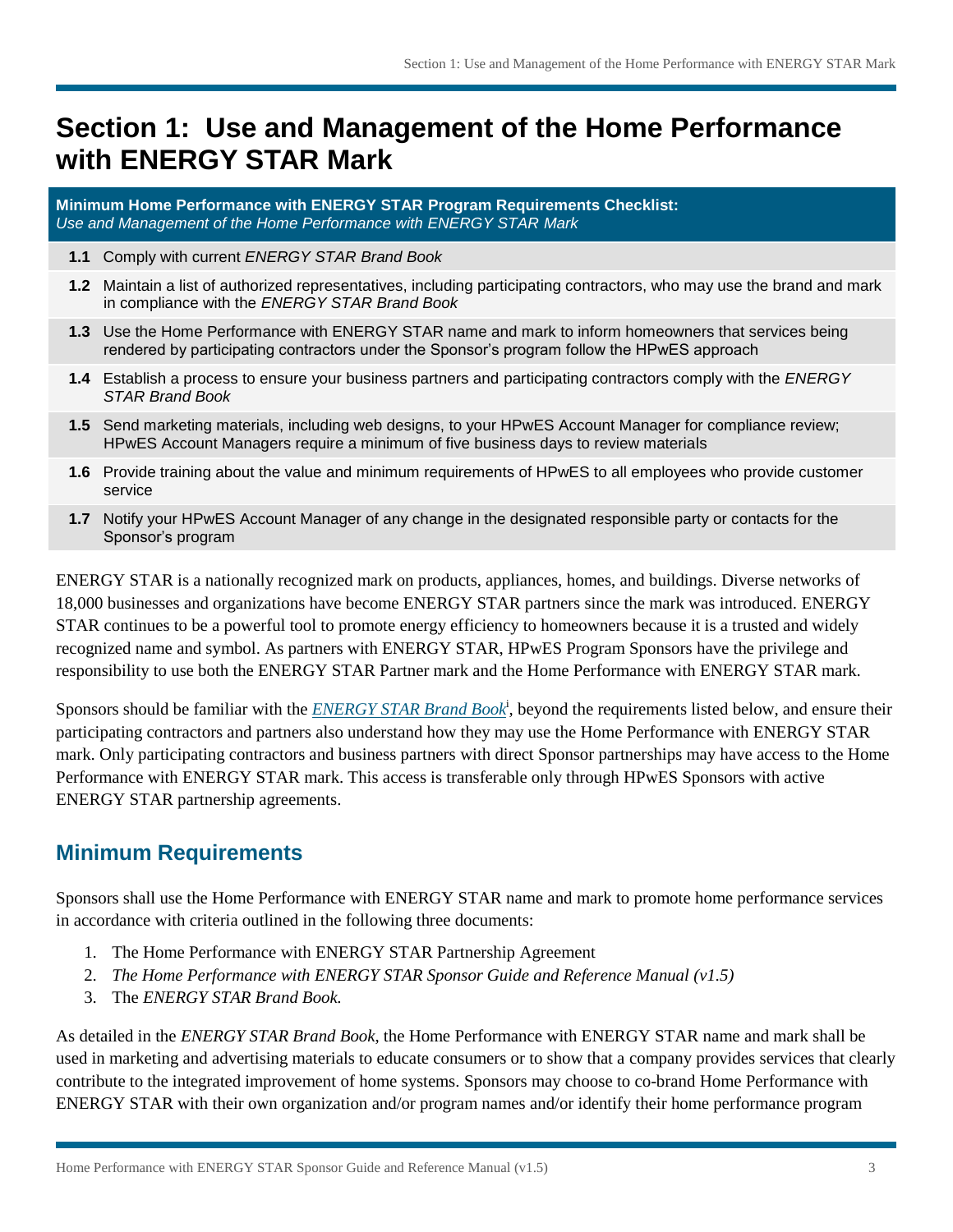offerings as offered "in conjunction with," "partnered with," "affiliated with," or similar language to make homeowners and participating contractors aware that the work being performed on a house represents HPwES. Sponsors play a vital about the backing of the DOE and EPA and helps the program continue to reinforce national consumer awareness of the role in establishing the value of the HPwES program by increasing the visibility of the Home Performance with ENERGY STAR name and mark. Incorporating the name and mark into program marketing materials instills consumer confidence brand.

### **Managing Use of the Home Performance with ENERGY STAR Mark**

- $1.1$ Comply with the current *ENERGY STAR Brand Book*, which describes how the ENERGY STAR marks and name may be used. Sponsors are responsible for the proper use of the ENERGY STAR marks, as well as the proper use of the Home Performance with ENERGY STAR mark used by participating contractors.
- $1.2$ **1.2** Maintain a list of authorized representatives, such as implementation contractors, advertising agencies, and participating contractors who have permission to use the mark in partnership with the Sponsor's program.
- $1.3$ **1.3** Establish a process to ensure your business partners and participating contractors comply with the *ENERGY STAR Brand Book*.
- $1.4$  Sponsors are encouraged to use the Home Performance with ENERGY STAR name and mark on Sponsors' program websites and in other promotional materials, particularly those that target homeowners. To link to the Sponsor on the ENERGY STAR website, a Sponsor must first comply with the **ENERGY STAR Web Linking** Policy<sup>ii</sup> found on the ENERGY STAR website. Use the Home Performance with ENERGY STAR name and mark to inform homeowners that services being rendered by participating contractors under the Sponsor's program follow the HPwES approach. For instance,
- Manager for review to ensure accurate use of ENERGY STAR marks and consistent ENERGY STAR messages. designs and marketing materials. Sponsors with a demonstrated track record for appropriate use of the mark and Home Performance with ENERGY STAR name may be given more latitude regarding this requirement at DOE's contractor and partner network's use of the Home Performance with ENERGY STAR mark. Participating contractors that are in a "probationary" status may continue to use the mark in any on-going marketing but cannot create new materials or initiate new campaigns using the mark until their status returns to "active." **1.5** Submit marketing materials and web designs developed for your HPwES program to your HPwES Account The Sponsor will allow a minimum of five full working days for ENERGY STAR to review and approve website discretion. As mentioned in steps 2 and 3 above, Sponsors are responsible for review and monitoring of their
- $1.6$ Provide HPwES training to all employees who provide customer service. This training shall include: a) a description of Home Performance with ENERGY STAR, b) tips for answering questions about Home Performance with ENERGY STAR, and c) information on the economic and environmental benefits of energy efficiency.
- **1.7** Notify your HPwES Account Manager within 30 days of a change in the designated responsible party or contacts for this agreement.

As the ENERGY STAR brand manager, EPA actively monitors proper use of the ENERGY STAR name and marks. DOE and EPA will actively pursue resolution of any non-compliance related to the use of the ENERGY STAR marks.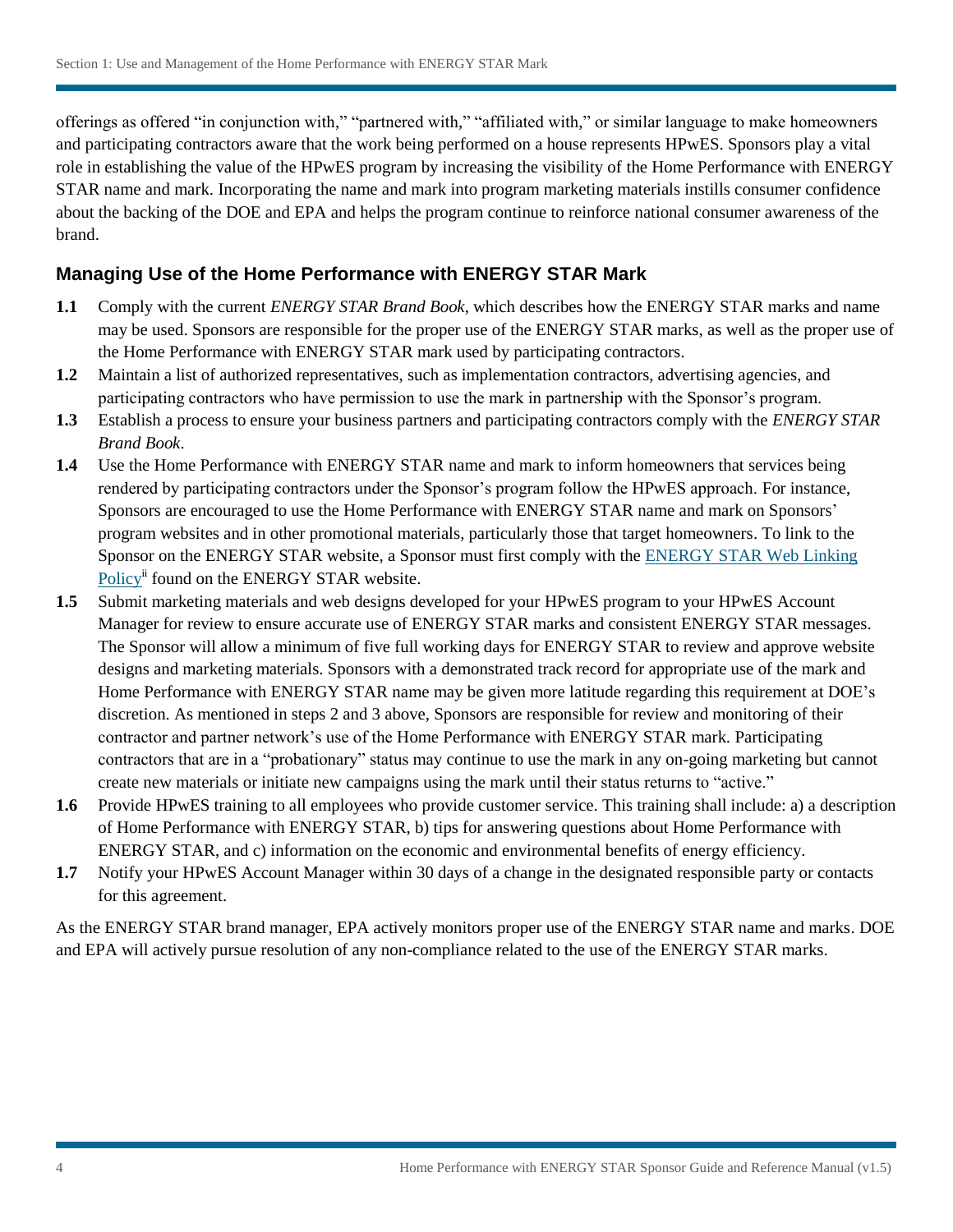# **Section 2: Program Design and Development**

**Minimum Home Performance with ENERGY STAR Program Requirements Checklist:**  *Program Design and Development* 

- $2.1$ **2.1** Review and sign a Home Performance with ENERGY STAR Partnership Agreement
- $2.2$ **2.2** Complete and annually update a Home Performance with ENERGY STAR Implementation Plan
- $2.3$ **2.3** Provide quarterly and annual data on the status of Home Performance with ENERGY STAR Program implementation

 This section describes the minimum requirements for becoming a Home Performance with ENERGY STAR (HPwES) Program Sponsor and recommendations to design an effective program. Sponsoring a program is a significant commitment and will require an investment of financial resources and time. Therefore, organizations should establish a budget and identify sustainable funding sources before making a commitment. In addition, to maximize affordability for homeowners and profitability for contractors, Sponsors should design their program to minimize administrative burdens and any potential marketplace confusion by collaborating with other Sponsors and partnering organizations.

## **Program Sponsor Definition**

 markets. Sponsors are instrumental in developing and supporting markets for home performance services following the as well as long-term outcomes – such as a thriving home performance industry. In this capacity, Sponsors are responsible for fostering the market for home performance services by managing and monitoring the performance of their confidence and avoid any perceived conflict of interest, it is important that Program Sponsors and HPwES participating manage the day-to-day operations of a HPwES program are encouraged to join. HPwES Sponsors are organizations that take on the responsibility of administering home performance programs in local HPwES approach. In establishing HPwES programs, Sponsors can forge a path to achieve both near-term energy savings implementation vendors and participating contractors to ensure that quality standards are met. *Sponsors do not directly provide front line home performance services to homeowners*, but rather provide these services via an established network which may include: implementation vendors, participating contractors, and other program partners. To preserve public contractors are functionally independent and make appropriate efforts to maintain an arm's length business relationship. Organizations that typically sponsor HPwES programs include utilities, state energy offices, municipal governments, nonprofit organizations, and financial institutions; however, other types of organizations with sufficient resources to

# **Minimum Requirements**

HPwES Sponsors must meet three minimum requirements for Program Design and Development.

#### **2.1 Review and sign a Home Performance with ENERGY STAR Partnership Agreement**

To join HPwES, potential sponsoring organizations must agree to the terms defined in the [Home Performance with](http://www.energystar.gov/ia/home_improvement/downloads/HPwES_Partnership_Agreement.pdf?521c-619f)  [ENERGY STAR Partnership Agreement](http://www.energystar.gov/ia/home_improvement/downloads/HPwES_Partnership_Agreement.pdf?521c-619f)<sup>iii</sup>. The terms are as follows:

- a) Adhere to the *ENERGY STAR Brand Book*;
- b) Design and implement initiatives that support the tenets of the HPwES approach as described in this *Sponsor Guide*; and
- c) Meet quarterly and annual tracking and reporting requirements to document the results of program efforts.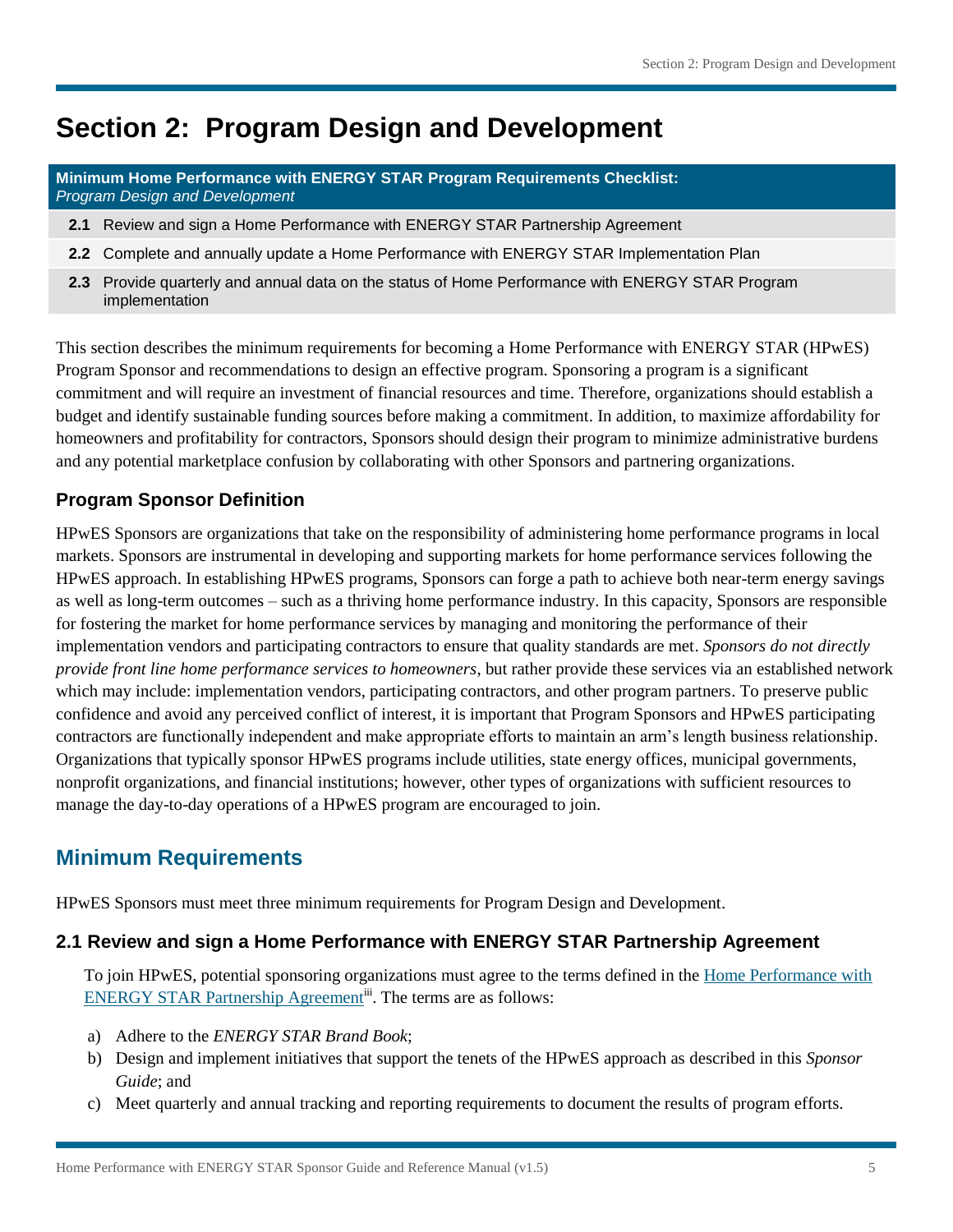The Home Performance with ENERGY STAR Partnership Agreement also outlines DOE and EPA responsibilities in the Partnership, including provisions to:

- a) Define and promote the HPwES approach;
- b) Recognize Partner achievements; and
- c) Provide guidance, tools, and resources to support the advancement of the home performance market.

# **2.2 Complete and annually update a Home Performance with ENERGY STAR Implementation Plan**

Sponsors shall develop a Home Performance with ENERGY STAR Implementation Plan. DOE reviews these plans to determine eligibility and readiness for sponsorship. DOE offers an Implementation Plan to guide Sponsors as they develop program plans to meet the required elements of a HPwES program. A Sponsor's Implementation Plan should include provisions for long-term operations and production growth projections, along with a business plan that includes metrics and an approach to effectively meet goals. Each year, DOE will issue an Annual Report template to Sponsors to facilitate the required update to their Implementation Plans. See Section [7: Tracking](#page-29-0) and Reporting for more details on Annual Reporting requirements.

# **2.3 Provide quarterly and annual Home Performance with ENERGY STAR Program implementation data**

On a quarterly basis, Sponsors shall provide DOE with data to assist in determining the impact of the program and to inform future revisions to DOE's Program rules. Quarterly reports include the following minimum data:

- Verified and updated list of participating contractors including status (active, probation, inactive) and a primary point of contact for accessing marketing materials
- Number of projects completed by each contractor within the reporting period
- Number of field inspections completed for each contractor within the reporting period
- Number of projects completed by the program within the reporting period disaggregated by project type: single family vs. multifamily, and an indication of how many reported projects included only program subsidized direct install measures.

Annually, Sponsors shall provide an update on activities, including information on the previous year's accomplishments and an overview of the program plans for the coming year(s). At a minimum, the annual report will include:

- Verified and updated contact information
- Verified and updated program URL and description for HPwES website
- Updated program implementation plan elements
- Summary results of preceding program year
- Summary goals for upcoming program year.

To streamline reporting, DOE will offer report templates to facilitate data collection and tracking. Se[e Section](#page-29-0) 7: Tracking and [Reporting f](#page-29-0)or more details on tracking and reporting requirements, recommended approaches, and references to templates and tools.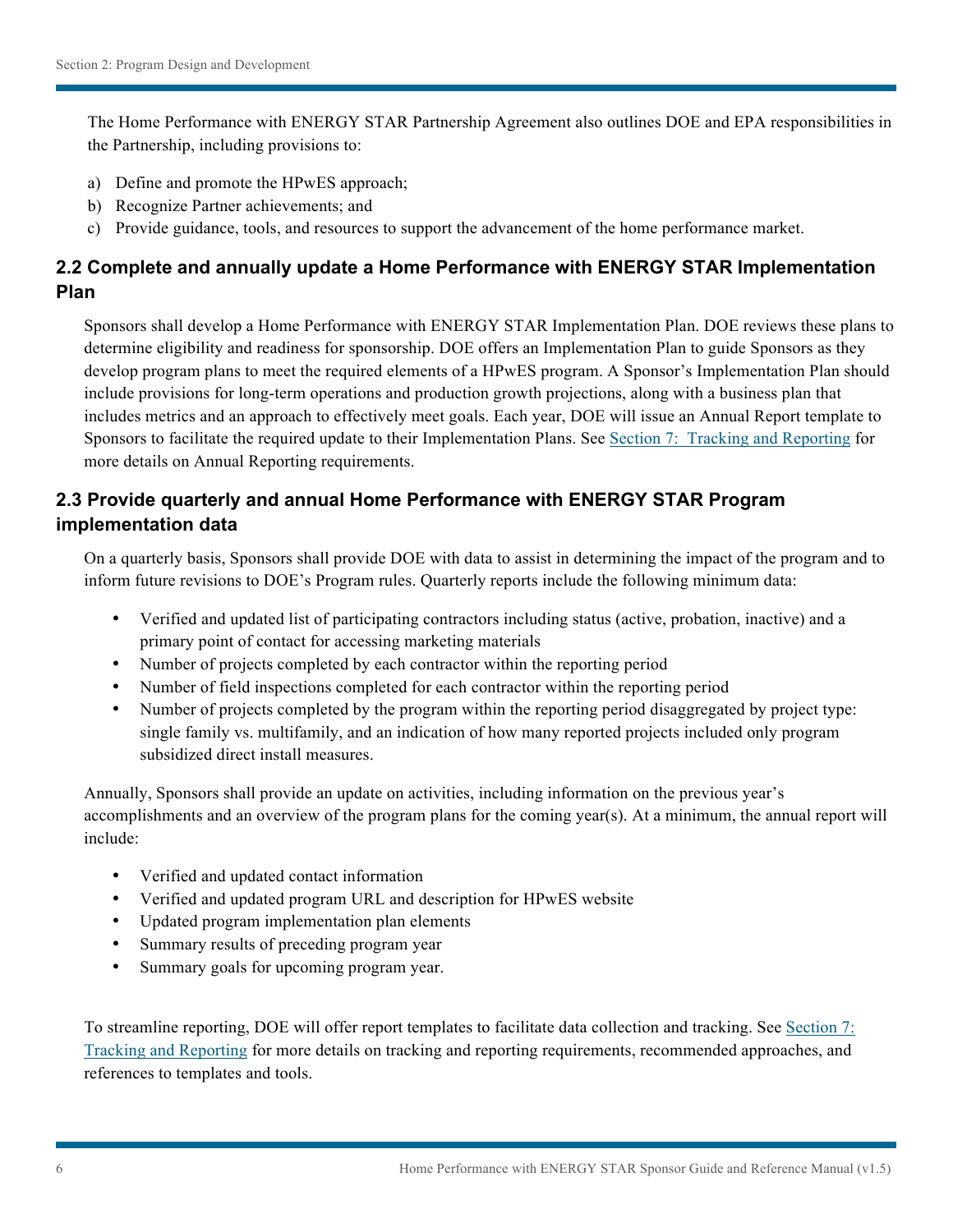# **Section 3: Workforce Development and Support**

**Minimum Home Performance with ENERGY STAR Program Requirements Checklist:**  *Workforce Development and Support* 

- **3.1** Develop a contractor engagement plan:
	- $\circ$  Assess the market to identify the target contractor base
	- $\circ$  Define required certifications and credentials
	- o Enable contractor access to required diagnostic equipment and software tools
- **3.2** Establish minimum qualifying criteria for participating contractors including:
	- o Training and credentialing requirements
	- $\circ$  Certification of supervisory staff
	- $\circ$  Capacity and resources to provide program related services
	- $\circ$  Compliance with local registration and licensing requirements
	- o Access to qualified installation crews and/or sub-contractors
- **3.3** Provide a program orientation:
	- $\circ$  Conduct contractor training providing an overview of program goals and policies and procedures as they pertain to the participating contractors
	- $\circ$  Provide training on basic principles of building science and the house-as-a-system approach to all employees of the Sponsor, its implementation vendor, and other program staff who interact with customers
- **3.4** Ensure availability in the local market of home performance skills training (technical, software, sales, business development, installations, etc.) for participating contractors
- **3.5** Provide technical support for participating contractors and energy advisors
- **3.6** Develop and execute a Contractor Participation Agreement (CPA) including
	- $\circ$  Explanation of the agreement
	- o Participating contractor commitments
	- $\circ$  Marketing and advertising guidelines, particularly with regard to use of the Home Performance with ENERGY STAR name and mark
	- o Business Practices
	- $\circ$  Qualifications and credentials
	- $\circ$  Terms and conditions pertaining to termination

 When launching a home performance program, Sponsors often find a limited supply of qualified contractors. Homeowners, when given improvement recommendations by a qualified consultant, typically do not have a reliable point training, certification, mentoring and other qualifying criteria such as maintaining specific types of insurance and of reference to determine who is qualified to make the improvements. Developing a strong network of professionals who are skilled in customer engagement, the whole house assessment, performance testing, diagnostic reasoning, and installation best practices is essential to a successful Home Performance with ENERGY STAR (HPwES) program. Successful Program Sponsors have developed contractor recruitment strategies and qualification criteria to identify and enroll highly motivated and successful contractors to participate in the program. The enrollment process may include completing a program orientation session. Once enrolled in the program, Sponsors are responsible for ensuring that adequate technical support is available to the contractor network to provide mentoring, technical assistance, and on-going skills development.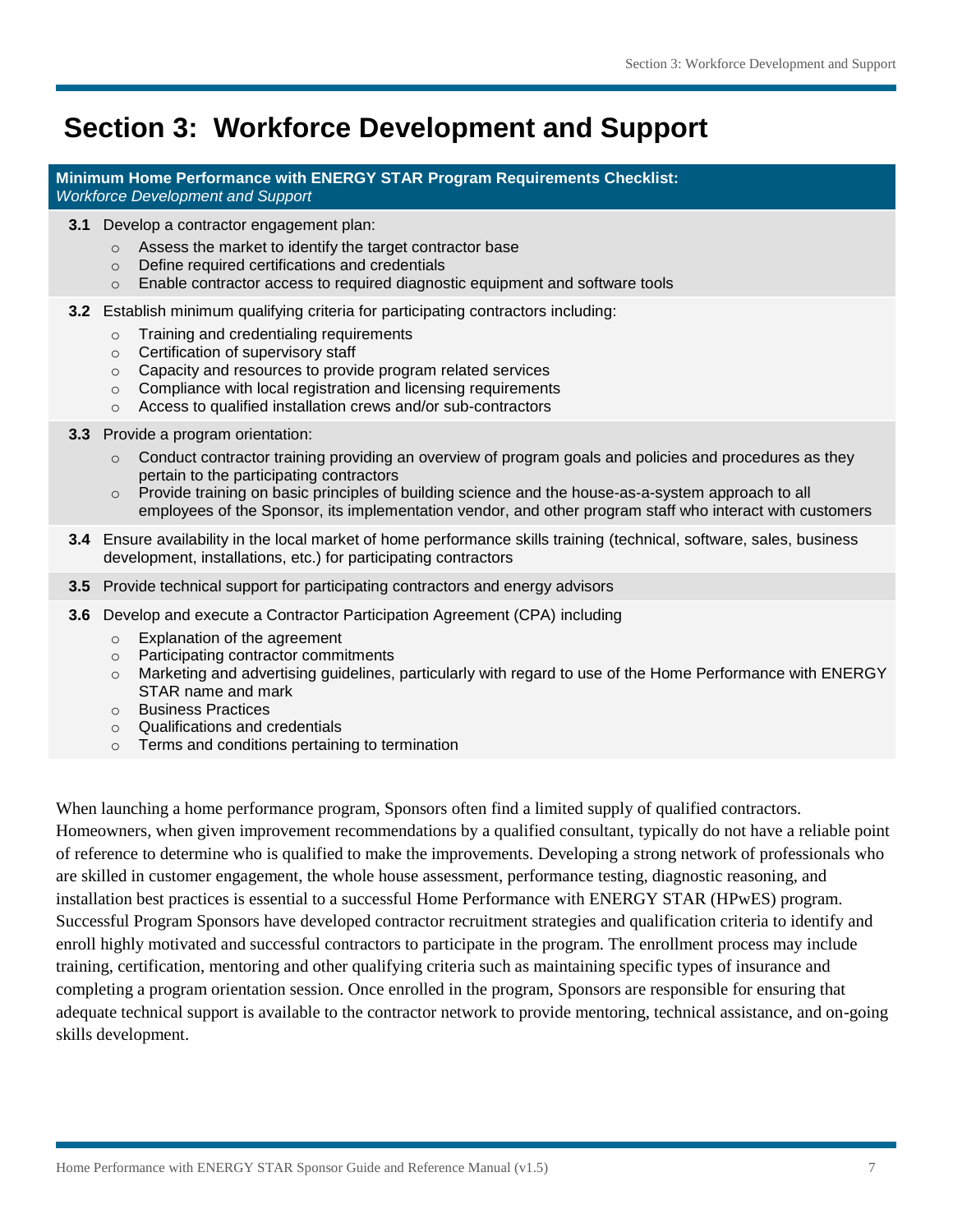# **Minimum Requirements**

## **3.1 Contractor Engagement Plan**

 provide a description of any updates to the contractor engagement plan when responding to DOE's annual data call activities. The plan shall include a review of the local market to determine the capacity of home improvement contractors available for review. The Sponsor shall establish a contractor engagement plan which includes identification of the targeted contractor base, a strategy for reaching candidate contractors, clearly defined qualification criteria, and the means by which those criteria can be satisfied. The Sponsor is not required to submit this plan to DOE for review, but Sponsors shall describe the related policies and procedures as part of the initial Implementation Plan submitted when establishing sponsorship. Sponsors shall (described in [Section 7: Tracking and Reporting\)](#page-29-1). The engagement plan shall clearly define the credentialing requirements for participating contractors including which credentialing program(s) are acceptable, which certification(s) are required and by whom within the participating contractor's team. The plan shall also include a description of how training and testing services will be accessed and who is responsible for incurring the costs associated with those to provide HPwES services and to identify potential early adopters. Additionally, the Sponsor shall provide a description of any specific organizations they will engage or other strategies and tactics that will be used to assist in identifying and contacting contractor prospects. Upon request by DOE or its designated agents, the Program Sponsor shall make the plan

The engagement plan shall also include a description of the enrollment process, including all steps required for contractors to qualify for participation in the program. At a minimum, the enrollment process must include:

- 1. Orientation covering the program's technical and administrative requirements and contractor responsibilities
- 2. Identification of certification or alternative credentialing requirements demonstrating the skills and knowledge required for home performance work
- 3. Contractor procurement of (or demonstrated access to) the minimum required diagnostic equipment and software tools to complete home performance work
- 4. Execution of a participation agreement between the contractor and the Sponsor.

# **3.2 Participating Contractor Minimum Qualifying Criteria**

Contractors participating in the HPwES Program are expected to meet or exceed the following criteria:

- (and sub-contractors, if applicable) shall be proficient in the reasoning, and estimates of energy savings from improvement installations (via calculations or a modeling 1. Through training and credentialing, the Contractor's staff knowledge, skills and abilities needed to conduct whole house assessments, building performance diagnostics and software tool).
- 2. Certification of designated workers to assure the quality of the work completed through the HPwES program including a minimum of one site visit per HPwES project by appropriately credentialed individuals. The credentialing

**Tip:** HPwES Sponsors should anticipate that participating contractors will experience turnover among their credentialed staff over time. Additionally, most worker certifications are subject to periodic renewal (typically every 3 5 years.) As a result, it is important to establish a system for tracking and verifying that participating contractors not only satisfy credentialing requirements included in your contractor engagement plan when they sign up for the program, but also that they maintain those credentials over time.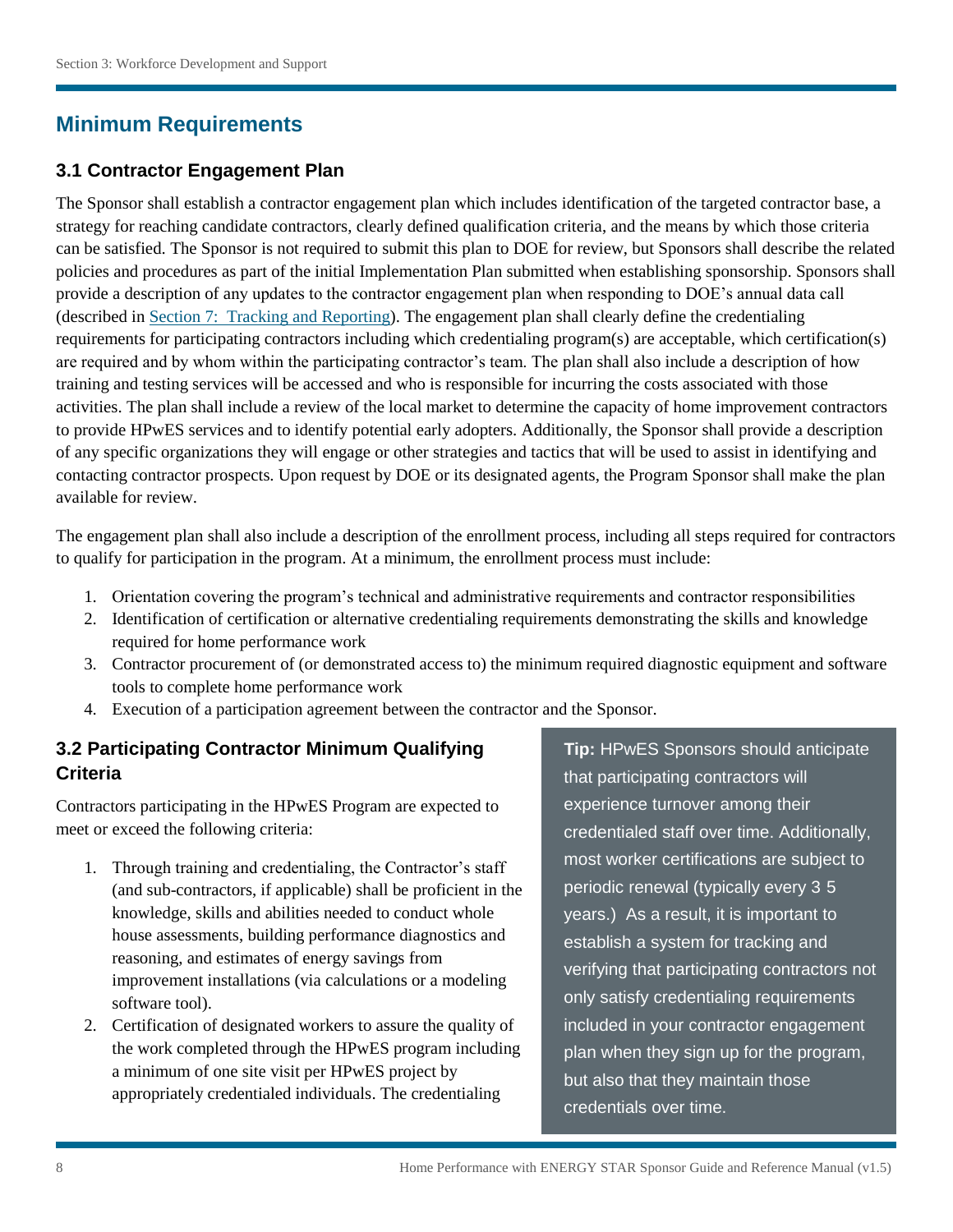alternative process is used, it shall be overseen by the Sponsor and approved by DOE to ensure it meets or process shall be at least as rigorous as those employed by nationally recognized certification bodies<sup>1</sup>. If an exceeds the level of rigor required by nationally recognized certification programs<sup>2</sup>.

- or other allied third parties) to engage customers, conduct whole house assessments, building performance testing 3. The contractor must demonstrate adequate capacity and resources (in-house or through the support of the program and diagnostic reasoning, and fulfillment of all program data collection and reporting requirements. This includes having access to adequate diagnostic equipment, tools, qualified staff, data systems and software, and administrative support.
- 4. The contractor must be current and in good standing with all local registration and licensing requirements for their  specific region and trade(s). *(Note: The Sponsor is not responsible for maintaining records of contractor licenses and registrations but must require the contractor to take responsibility by including this requirement within the terms and conditions of the contractor participation agreement. Failure to comply with this requirement may be cause for a contractor's suspension or dismissal from the program by the Sponsor.)*
- 5. The contractor must employ or sub-contract to companies with workers who are qualified to install and/or physically oversee the installation of home performance improvement measures in compliance with local building codes and industry-accepted protocols. Qualifying criteria for workers may include training, experience, licensing, certification, or other requirements specified by the Sponsor.

# **3.3 Program Orientation**

 program and its goals, a review of the procedures and rules for participation including technical and administrative The Sponsor shall provide an orientation for prospective participating contractors which includes an overview of the requirements (e.g. paperwork and data reporting), and a review of the contractor qualification criteria and enrollment process. The program orientation shall also include a review of the program's quality assurance (QA) procedures and the contractor's role in the QA process including corrective actions and disciplinary policies and procedures. Additionally, the program shall provide training for all program staff engaged in customer service activities. Training for customer service staff shall cover the fundamentals of what is meant by home performance, building science, and the house-as-a-system approach and the value to the customer.

# **3.4 Home Performance Skills Training**

 contracting business and effective customer engagement techniques including marketing, sales, and customer relations. sales training, since many local, regional and national organizations already offer training appropriate for home Home performance training shall be made available to the contractor community. Trainings will help to build and support an infrastructure of qualified contractors and should cover the principles of building science, whole house diagnostics, energy assessments, measure installation requirements and techniques, elements of a successful home performance Program Sponsors often need not spend resources developing technical, business development, customer engagement, and performance work. However, the Sponsor shall have a plan in place describing how contractors can access the training needed to prepare for home performance work.

l <sup>1</sup> Most current Sponsors have adopted the Building Performance Institute (BPI) Building Analyst and/or RESNET Home Energy Rating System Rater certifications as part of their minimum qualifying criteria for participating contractors.

 for both training and technical certifications in HPwES programs.  $<sup>2</sup>$  Under th[e Guidelines for Home Energy Professionals i](http://www1.eere.energy.gov/wip/guidelines_certifications.html)nitiative, DOE has created a Job Task Analysis for each of four job designations which may be used as the basis</sup>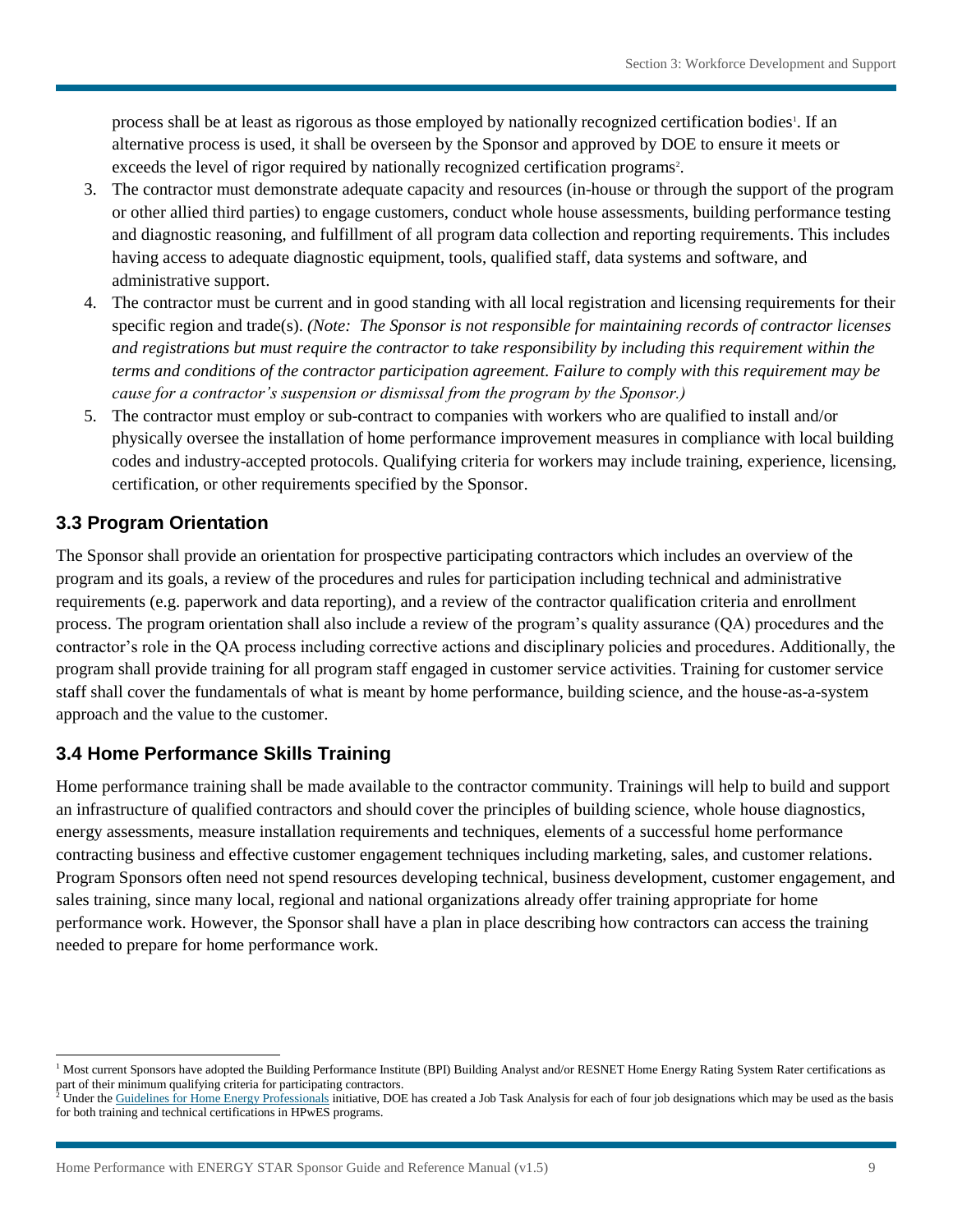# **3.5 Technical Support**

 that participating contractors have access to on-going technical support and shall be responsible for facilitating access for participating contractors to appropriate training and technical resources over time. The technical training required to initially become certified is only a starting point for newly practicing home performance contractors. The necessary skills and knowledge—to efficiently complete a home performance assessment, accurately diagnose building performance problems, prioritize improvement recommendations, troubleshoot unexpected findings, and use best practices during installation of measures identified through the assessment process--are developed over time with experience. Additionally, home performance work often includes measure specifications and installation techniques which may be new to the local contracting community. For this reason, Sponsors are often the best resource for ensuring

# **3.6 Contractor Participation Agreement**

The Sponsor shall create a Contractor Participation Agreement (CPA) describing the roles and responsibilities of both the contractor with respect to the Sponsor and vice versa. A signed Participation Agreement shall be executed by all participating contractors in the program. It is the Sponsor's responsibility to ensure this is completed as part of the contractor enrollment process. Every contractor working within a Sponsor's HPwES program must have signed a Participation Agreement indicating an understanding and intent to abide by the *ENERGY STAR Brand Book*, to follow standards and specifications of the program, and to report HPwES project data to the Sponsor.

The following table lists the required elements to be included in the Contractor Participation Agreement.

| <b>Section</b>                                                  | <b>Required Elements</b>                                                                                                                                                                                                                                                                                                                                                                                                                                                                                                                                                                                                                                                                                                                                                                 |  |  |
|-----------------------------------------------------------------|------------------------------------------------------------------------------------------------------------------------------------------------------------------------------------------------------------------------------------------------------------------------------------------------------------------------------------------------------------------------------------------------------------------------------------------------------------------------------------------------------------------------------------------------------------------------------------------------------------------------------------------------------------------------------------------------------------------------------------------------------------------------------------------|--|--|
| <b>Explanation of</b><br><b>Agreement</b>                       | Terms and Conditions: establishes the terms and conditions under which contractors may<br>$\bullet$<br>participate in the Sponsor's Program.                                                                                                                                                                                                                                                                                                                                                                                                                                                                                                                                                                                                                                             |  |  |
| <b>Participating</b><br><b>Contractor</b><br><b>Commitments</b> | Project Reporting: describes the administrative procedures and requirements the participating<br>$\bullet$<br>contractor must follow to document (and often be compensated for) a completed HPwES project.<br>Field Inspections: describes the terms and conditions under which the participating contractor<br>$\bullet$<br>shall allow access for the Sponsor or its designee to conduct in-process and post-installation field<br>inspections. This section also describes the parameters for participating contractors to address<br>any deficiencies identified through the inspection process.<br>Sub-contracting: articulates conditions under which the participating contractor may enter into<br>$\bullet$<br>sub-contract arrangements for completion of project work scopes. |  |  |
| <b>Marketing and</b><br><b>Advertising</b>                      | Use of the Home Performance with ENERGY STAR Name and Mark: describes the<br>$\bullet$<br>compliance requirements for a participating contractor's use of the Home Performance with<br>ENERGY STAR name and mark. This section should specifically reference the current ENERGY<br>STAR Brand Book, which describes how the Home Performance with ENERGY STAR mark and<br>name may be used. Additionally, Sponsors shall describe procedures for addressing any non-<br>compliance related to the use of the ENERGY STAR marks.                                                                                                                                                                                                                                                          |  |  |
| <b>Business</b><br><b>Practices</b>                             | General Business Practices: lays out the obligations for licensures, permits, liability insurance,<br>$\bullet$<br>certifications, training, and other requirements deemed necessary by state law and the Sponsor's<br>Program policies and guidelines. This section also includes reference to all relevant<br>documentation and specifications pertaining to the installation of efficiency measures.                                                                                                                                                                                                                                                                                                                                                                                  |  |  |
| <b>Qualifications</b><br>and<br><b>Credentials</b>              | Credentials/Skills: describes the Sponsor's requirements for certification or other accepted third-<br>$\bullet$<br>party verification of knowledge, skills and abilities needed to conduct whole house assessments,<br>building performance diagnostics, and to calculate estimated energy savings from improvement<br>installations.<br>Equipment: lays out the required access to adequate diagnostic equipment, tools, qualified staff,<br>$\bullet$<br>data systems and software, and administrative support.                                                                                                                                                                                                                                                                       |  |  |
| <b>Termination</b>                                              | Right to Terminate: outlines the terms and conditions under which the Sponsor may terminate<br>$\bullet$<br>the Contractor Participation Agreement.                                                                                                                                                                                                                                                                                                                                                                                                                                                                                                                                                                                                                                      |  |  |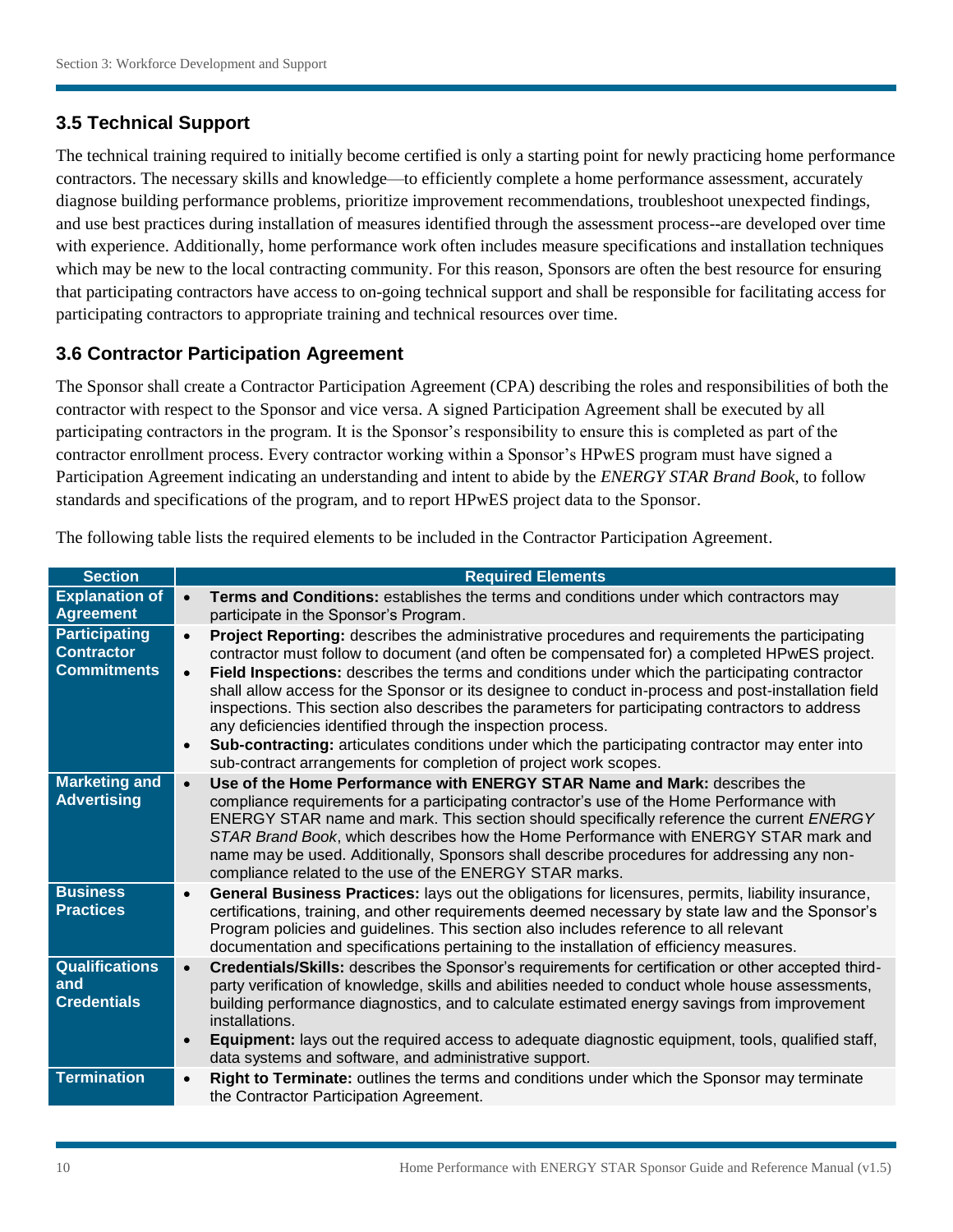# <span id="page-10-0"></span>**Section 4: The Assessment**

#### **Minimum Home Performance with ENERGY STAR Program Requirements Checklist:**  *The Assessment*

- **4.1** Develop and require a Home Performance Assessment (HPA) for each HPwES project, which ensures that the following tasks occur at some point in the HPA process:
	- o Customer interview
	- o Review of energy bills, if available
	- o Visual inspection of the home, interior and exterior
	- o Minimum diagnostic tests
	- o Data collection of building assemblies and mechanical systems
- **1.2** Develop and require a Home Performance Assessment (HPA) Summary Report for each HPwES project, which includes at a minimum:
	- o General information
	- o Existing conditions
	- o Prioritized list of recommended improvements (the proposed improvement measures)
	- o Notice of health and safety related issues
	- o Savings projections (estimated, modeled, or calculated)

 installation of quality home performance improvements. As the first step in this process, the assessment should be The Home Performance Assessment (HPA) is a critical element of Home Performance with ENERGY STAR. However, it is important to note that the primary goal of Home Performance with ENERGY STAR (HPwES) is to facilitate the designed and implemented to encourage the installation of home performance improvement measures in the evaluated homes.

The HPA may be completed using a variety of approaches. Fundamentally, it should be designed to capture as much information as necessary to generate a list of recommended home performance improvement measures that will address the customer's needs, and improve the energy efficiency and comfort of the home. The level of detail needed to achieve these goals will vary based on the customer, the housing type and condition, climate, fuels used within the home, and other localized factors.

In addition to conforming to the Minimum Requirements listed in the checklist and described in more detail in the following section, when designing the HPA for a program, Sponsors should also strive to apply the **Guiding Principles** in the text box below.

 before investing in additional elements of the HPA. Preliminary screening through data collection over the phone or through an application process can also assist programs in directing customers to the appropriate program and/or level of service. Likewise, Sponsors should build sufficient latitude into the HPA process to allow contractors to experiment with It is not required that all elements of the HPA be completed in a single visit to the home. While many programs operate this way, some find value in a multistep approach. Screening visits and walk-through assessments may be used to collect preliminary information about the home and customer to determine if they are good candidates for the HPwES program different ways of delivering the HPA in order to increase customer engagement.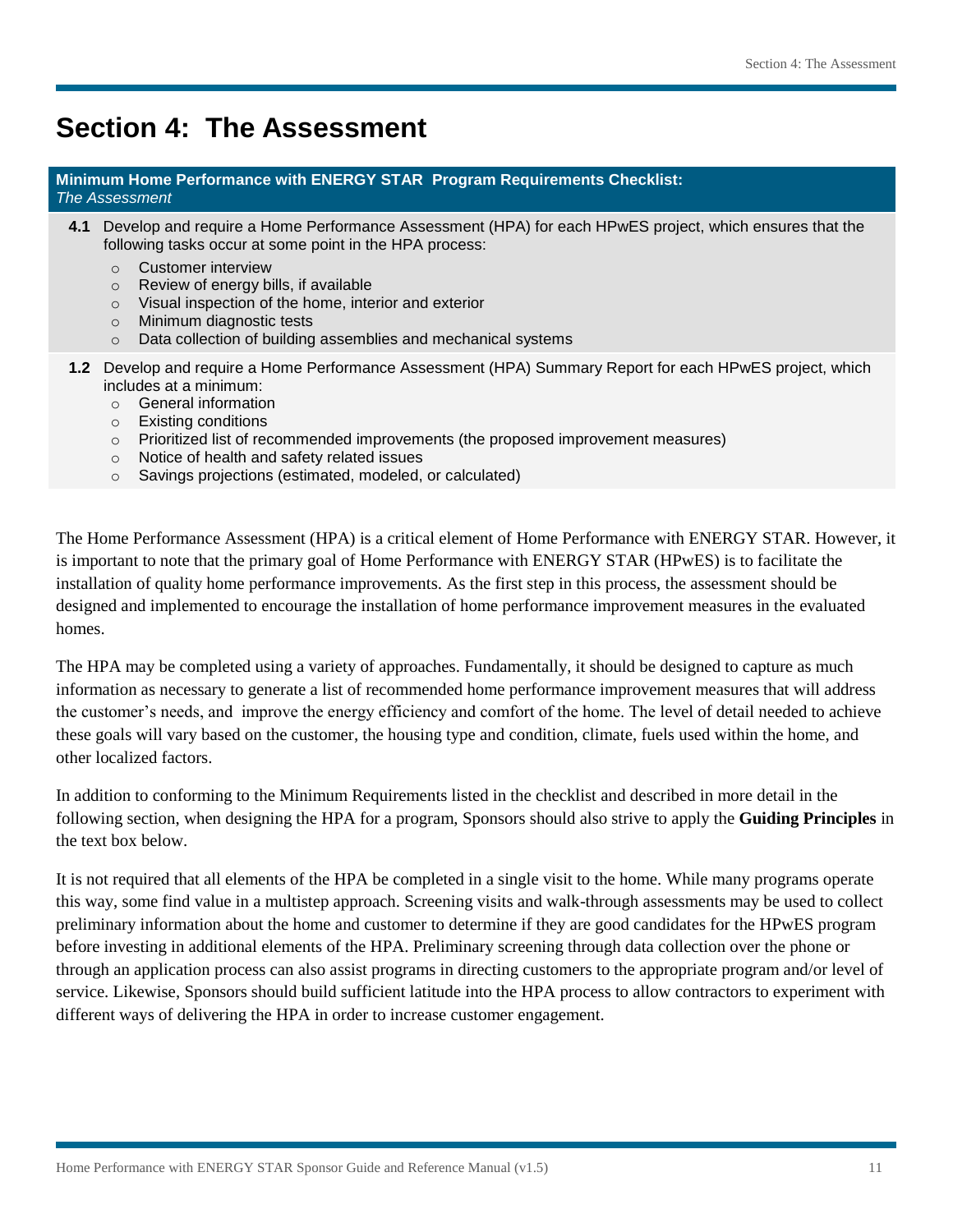## **Guiding Principles**

- 1. **Customer Engagement:** Notwithstanding the need for a basis in building science, particularly health and safety, the HPA should be designed to engage the customer and motivate them to action. The Program is not successful unless recommendations are converted into installed measures.
- 2. **Basis in Building Science:** The HPA must include an evaluation of the home's enclosure and energy-related systems that is based on the fundamental physics of energy, airflow, and moisture in buildings.
- 3. **House-as-a-System Approach:** When evaluating the performance of the home and determining recommended improvements, the assessment must consider the interactive effects of all energy- related systems in the home using a systems-based approach. In this context, the "performance" of the home is inclusive not only of energy efficiency, but also the comfort, health, and safety of the occupants, and the durability of the building enclosure and its mechanical systems.
- 4. **Inspection and Measurement as Needed:** As each home presents a unique set of physical and operational characteristics and attributes, the assessment shall include inspections, measurements, and diagnostic tests which are sufficient to provide the data needed to evaluate the performance of the home's energy-related systems, including both individual and combined systems.
- 5. **Documentation, Analysis, and Reporting:** The assessment shall include an analysis and diagnosis based on observed and measured data with a list of prioritized recommended improvements and a prediction of the improved home performance including estimated energy savings.

# **Minimum Requirements**

 homeowner and occupants, and a review of the HPA Report. The HPA Report shall include a including projected energy savings estimates issues identified during the HPA. Each of these The HPA shall include an interview with the energy consumption history if the home is occupied. The HPA shall also include an inspection of the home, diagnostic testing as necessary to evaluate conditions which are not readily observable, a review of the data collected, and analysis of that data to produce a prioritized list of recommended improvements and notification of health, safety, and durability requirements is described in greater detail below.

**Tip:** When designing your program s HPA, careful consideration should be given to striking a balance between the technical needs of the program and the effectiveness of the HPA as a sales tool. One issue that is integral to this decision process is the selection and timing of diagnostic tests. The goal should be to gather information during the HPA that is both necessary and sufficient to develop an accurate improvement proposal and to successfully persuade the customer to commit to the improvements. On the other hand, the HPA should not be so lengthy or or the program s overhead costs. See the Recommended Approaches for considerations in the selection and sequencing of diagnostic testing. complicated as to pose an undue burden upon the customer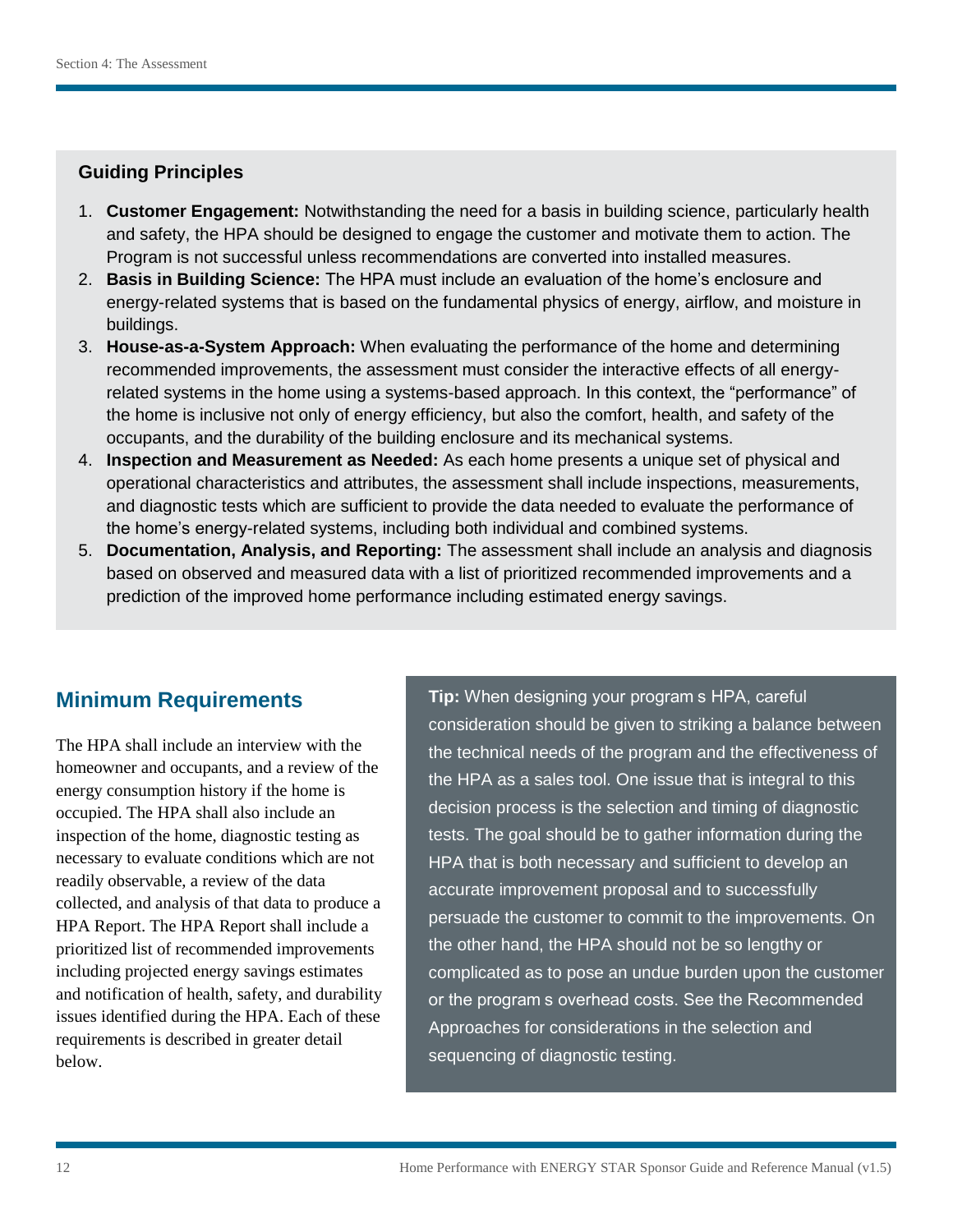#### **4.1 Home Performance Assessment**

 The HPA includes specific activities (i.e., inspections and tests) to evaluate a home's existing condition and prepare a performing the assessment. The diagnostic tests that are specific to individual measure installations are not required to be proposed energy efficiency improvement package for the homeowner. Program Sponsors shall have policies and procedures describing the minimum requirements of the HPA and the minimum qualification criteria for the person completed in a single visit to the home during the HPA, but must be completed prior to or concurrent with the commencement of improvement installations under the HPwES program. Additional detail describing the minimum requirements for diagnostic tests is included in [Section 5: The Project Installation](#page-17-0) of the *Sponsor Guide*.

 The HPA shall include, at a minimum, the following elements with the understanding that any of these elements may be be impossible to complete an occupant interview): omitted on a case-by-case basis if it is physically impossible to complete the task (e.g., if the house is unoccupied it may

- **Customer Interview:** At some point before, during, or after the physical inspection of the property, the participating contractor shall interview one of the primary occupants of the home to identify any specific issues the customer is seeking to address through the HPwES program and typical occupant behavioral patterns as they relate to the performance of the home.
- **Review of Energy Bills:** The participating contractor shall also request historical energy bill data from the participating contractor shall review customer-reported annual or monthly energy costs and use it as a benchmark customer as part of the HPA. While useable, detailed historical bill data may not be available in all cases, it is important for the contractor to ask for whatever information is available as a reality check against projected savings estimates. A review of energy consumption data is critical to determining how the homeowner uses energy; not having this information limits the effectiveness of the HPA. When historical fuel-use data is available, the participating contractor shall review that data to identify patterns that will inform the prioritization of recommended measures and confirm that projected energy savings estimates are realistic. At a minimum, the against estimated cost-savings predictions.
- protocols. At a minimum, this evaluation shall include a check for fuel leaks, carbon monoxide, and confirmation *Energy Professionals: Standard Work Specifications for Single-Family Home Energy Upgrades* (Section 2.02) **Combustion Appliance Safety Evaluation:** When combustion appliances and/or space heating equipment are present in the home, a combustion appliance safety evaluation shall be completed following industry-accepted that flue gases are exiting the building as required by the equipment manufacturer's specifications. If original manufacturer performance data is unavailable, industry-accepted standards such as *DOE's Guidelines for Home*  shall be used<sup>3</sup>.
- **Visual Home Inspection:** A visual inspection shall be completed of the home's exterior, interior, thermal envelope and enclosure, and all mechanical systems (including equipment, distribution systems, and controls).

 $\overline{\phantom{a}}$ 

 Monoxide Protection," pages 9-15); and American National Standards Institute (ANSI)/ACCA 12 QH-2011 Existing Home Evaluation and Improvement Standard, Section 3.3. <sup>3</sup> Alternative acceptable methods include but are not limited to BPI's Technical Standards for the Building Analyst Professional ("Combustion Safety and Carbon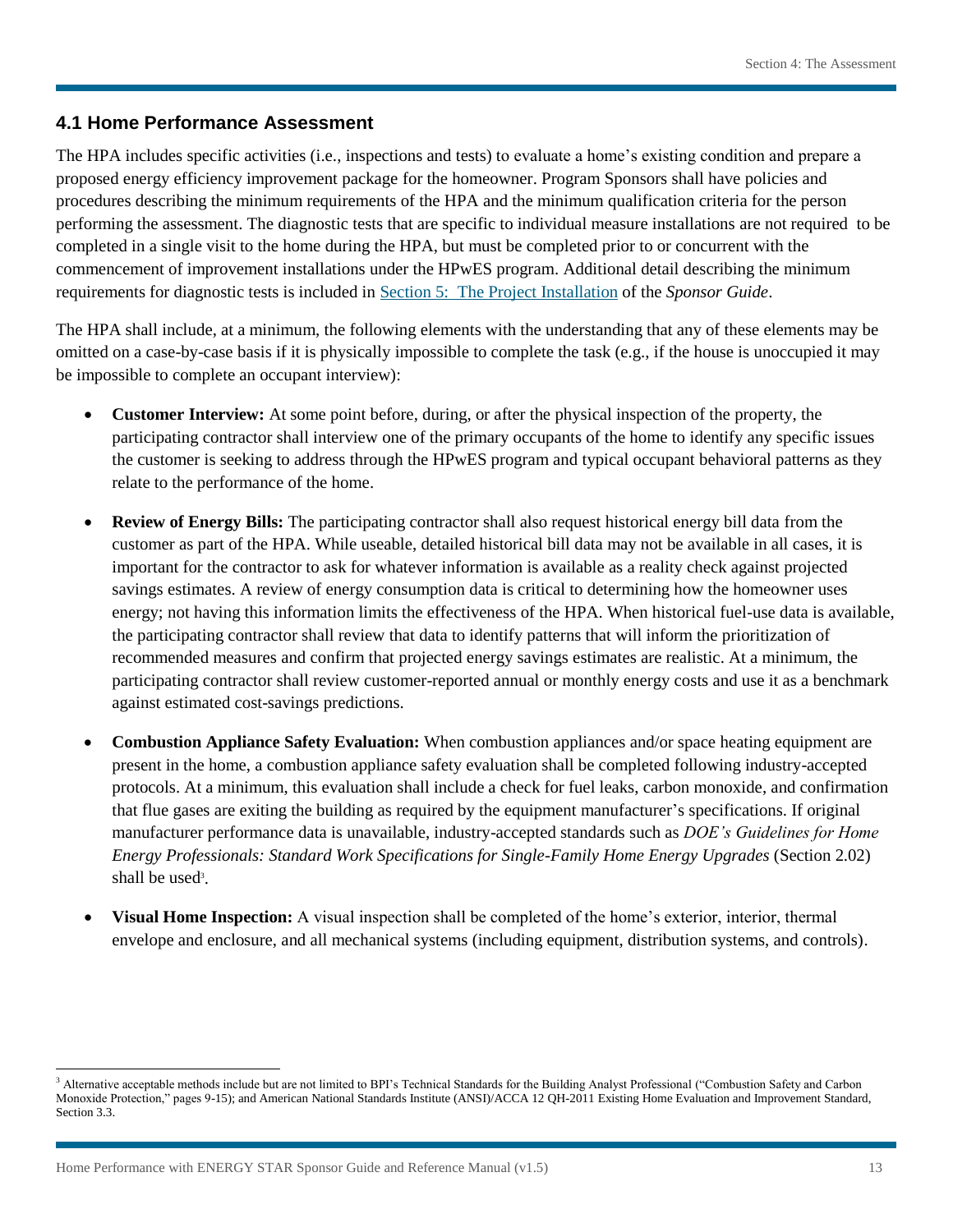- mechanical system types, and existing conditions within the home but shall remain consistent with the Guiding Principles. Additional guidance on the required diagnostic tests that must be performed during the course of **Diagnostic Tests:** Instrumented diagnostic testing shall be completed as part of the HPA process as required to effectively assess the home's energy performance, produce energy savings estimates, and develop an accurate list of recommended improvement measures. The specific required diagnostic tests may vary based on a variety of factors including: local program requirements, the customer's needs and desires, climate, housing stock, HPwES project is included in [Section 5: The Project Installation.](#page-17-0)
- cooling, ventilation, and domestic hot water equipment and systems; existing type, quantity, and condition of **Data Collection:** Observed and measured data shall be recorded during the HPA including: documentation of the home's physical geometry, features, and measurements; identification and performance data for space heating, thermal elements of the building enclosure; evaluation of envelope air leakage paths, and information about existing lighting and major household appliances which may be used to inform customers of opportunities for improvements.

 minimum requirements for their program satisfy the intent of all of the aforementioned Guiding Principles. For certain kinds of housing stock, mechanical system types, climate zones, or other conditions, it may be necessary to require additional diagnostic testing as part of the core assessment. It is the Sponsor's responsibility to ensure that the

# **4.2 The Home Performance Assessment Summary Report**

 Upon completion of the HPA, participating contractors shall present the homeowner with an HPA Summary Report that communicates inspection findings and enumerates the improvement recommendations identified during the assessment.

 At a minimum, the elements included in the following table are required to be included in an HPA Summary Report and screenings, cost-effectiveness evaluations, or building energy modeling. may be provided as a stand-alone report or concurrent with a contract and agreed upon Scope of Work. Sponsors may elect to require additional data collection and documentation for program-specific purposes, such as incentive eligibility

To facilitate the process of developing HPA reports for every home served by HPwES, it is allowable to use generic descriptions as applicable for report elements that are likely to be encountered frequently within the program's service territory. For instance, it may be helpful to develop "typical language" that can be used in the report to discuss energy efficient lighting or appliance options based on the most likely scenarios the contractor is likely to encounter.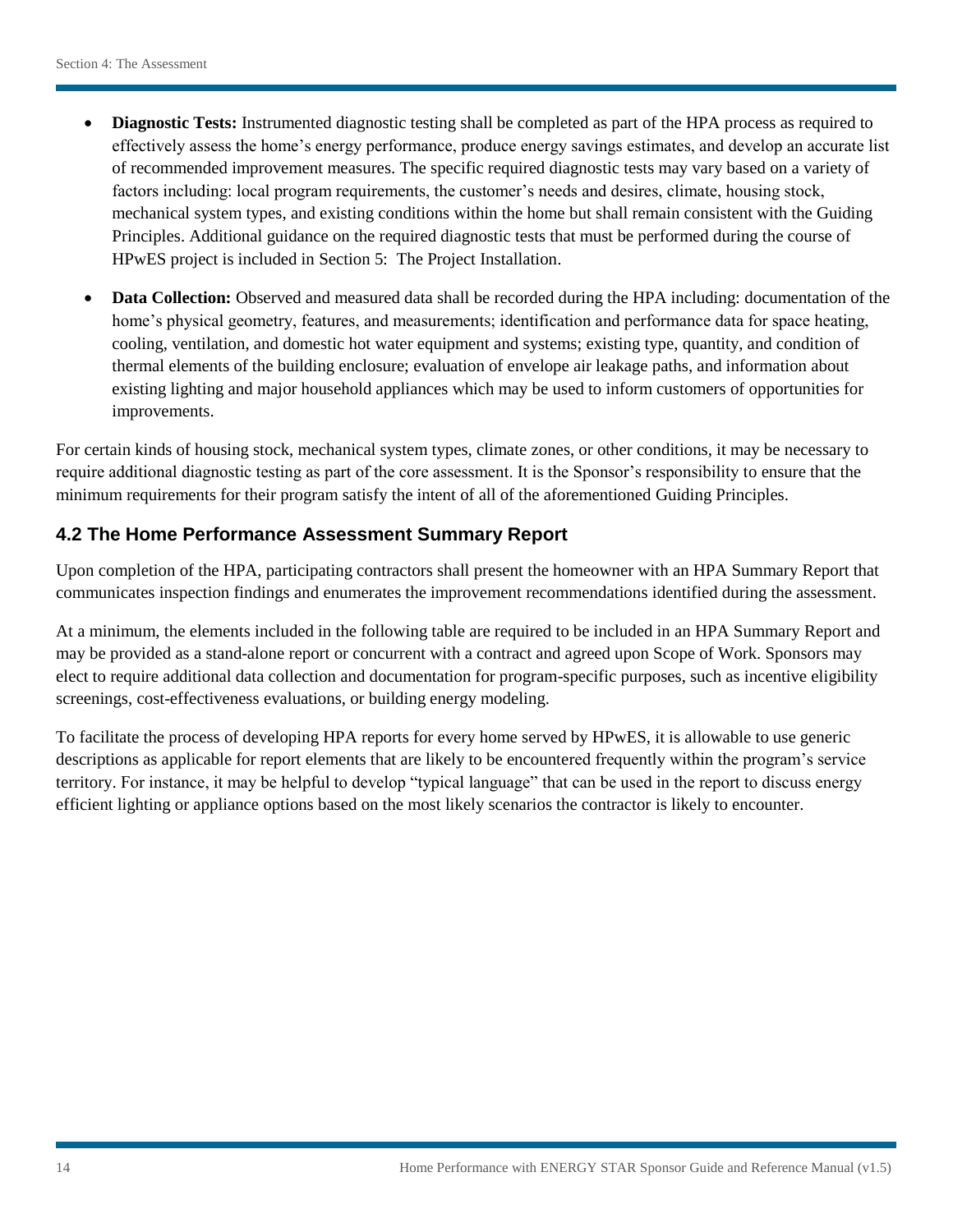#### **Home Performance Assessment Report: Required Elements**

|                                            | <b>Required Elements</b>                                                                                                                                                   | <b>Description</b>                                                                                                                                                                                                                                                                                                                                                                                                                                                                                                                                                                           |
|--------------------------------------------|----------------------------------------------------------------------------------------------------------------------------------------------------------------------------|----------------------------------------------------------------------------------------------------------------------------------------------------------------------------------------------------------------------------------------------------------------------------------------------------------------------------------------------------------------------------------------------------------------------------------------------------------------------------------------------------------------------------------------------------------------------------------------------|
| <b>General Information</b>                 | Participating contractor name<br>Contractor contact information<br>Identification of the contractor's<br>qualifying credential(s)<br>Name of technician completing the HPA | Annotates the company taking primary responsibility for the HPwES project.<br>This is the contractor of record who will be credited with the project in data<br>reported to DOE.                                                                                                                                                                                                                                                                                                                                                                                                             |
|                                            | Customer name<br>Assessed home's address                                                                                                                                   | Additional data such as utility account numbers may be required by the<br>Sponsor to uniquely identify the site and qualify the project for program<br>incentives. (Note: Although the information noted should be included in the<br>homeowner report, DOE does not collect any personally identifiable information<br>for HPwES customers.)                                                                                                                                                                                                                                                |
|                                            | Date of HPA                                                                                                                                                                | The date that the primary assessment site visit was conducted.                                                                                                                                                                                                                                                                                                                                                                                                                                                                                                                               |
| <b>Existing Conditions</b>                 | Building envelope air leakage<br>evaluation                                                                                                                                | Results of the visual inspection shall be recorded including a preliminary<br>identification of leakage paths to be sealed or general scope of air sealing work<br>to be completed as a recommended improvement measure.                                                                                                                                                                                                                                                                                                                                                                     |
|                                            | Thermal barrier condition assessment                                                                                                                                       | Includes all walls, floors, ceilings and other enclosure elements comprising the<br>envelope of the building. The report shall document the general conditions and<br>estimated existing R-value (or U-value) for each unique surface.                                                                                                                                                                                                                                                                                                                                                       |
|                                            | Mechanical systems inventory and<br>condition assessment                                                                                                                   | Includes identification of all heating, cooling, domestic hot water, and ventilation<br>systems in the home by system and distribution type; fuel type; make and<br>model numbers; rated and/or measured operating efficiencies; and condition<br>evaluation.                                                                                                                                                                                                                                                                                                                                |
|                                            | Heating and cooling distribution system<br>condition assessment                                                                                                            | Includes a description of the existing heating and/or cooling distribution system<br>by location, insulation condition, leakage assessment, and general condition<br>evaluation including potential design flaws to be considered for improvement.                                                                                                                                                                                                                                                                                                                                           |
|                                            | Lighting and appliance assessment                                                                                                                                          | Includes a general description of the overall condition, age, and efficiency (if<br>available) of major household appliances in the home as well as a general<br>evaluation of the opportunity for efficiency improvements to the existing lighting.<br>Note: a detailed inventory of all lighting and appliances in the home is not a<br>requirement.                                                                                                                                                                                                                                       |
| Improvement<br>Proposed<br><b>Measures</b> | Prioritized list of recommended<br>improvements                                                                                                                            | Includes home performance improvement measures identified during the<br>assessment. Prioritization shall be determined based on: (1) resolving health<br>and safety related issues; (2) satisfying customer needs and desires; (3) overall<br>cost-benefit to the customer; and (4) programmatic goals. The loading order of<br>recommended improvements shall be consistent with industry-accepted<br>standards and building science principles.                                                                                                                                            |
| <b>Health and Safety</b>                   | Documentation of moisture-related<br>problems                                                                                                                              | Includes signs of water intrusion, condensation, mold, and water stains;<br>suspected sources and causes; and recommended repairs.                                                                                                                                                                                                                                                                                                                                                                                                                                                           |
|                                            | Results of combustion appliance<br>evaluation                                                                                                                              | Includes a general condition assessment based on visual inspection as well as<br>results of diagnostic tests used to evaluate fuel leaks, carbon monoxide, and<br>drafting of flue gases.                                                                                                                                                                                                                                                                                                                                                                                                    |
|                                            | Identification of hazardous conditions<br>and recommended mitigation measures                                                                                              | Includes repairs that must be completed prior to or concurrent with energy-<br>related improvements (e.g. electrical repairs, roof replacements, asbestos<br>removal, etc.).                                                                                                                                                                                                                                                                                                                                                                                                                 |
| Energy Savings                             | Estimated energy savings                                                                                                                                                   | Includes projected site energy savings associated with the recommended<br>improvement package(s). This may be presented in terms of reduced fuel<br>consumption, reduced costs, a percentage improvement over existing<br>conditions, or an improvement on a relative scale or benchmark such as a<br>Home Energy Score, Home Energy Rating, or Energy Performance Score.<br>(Note: Energy simulation software is not a requirement.) Savings estimates<br>shall clearly indicate whether savings are projected for electricity, heating,<br>cooling, or total household energy consumption. |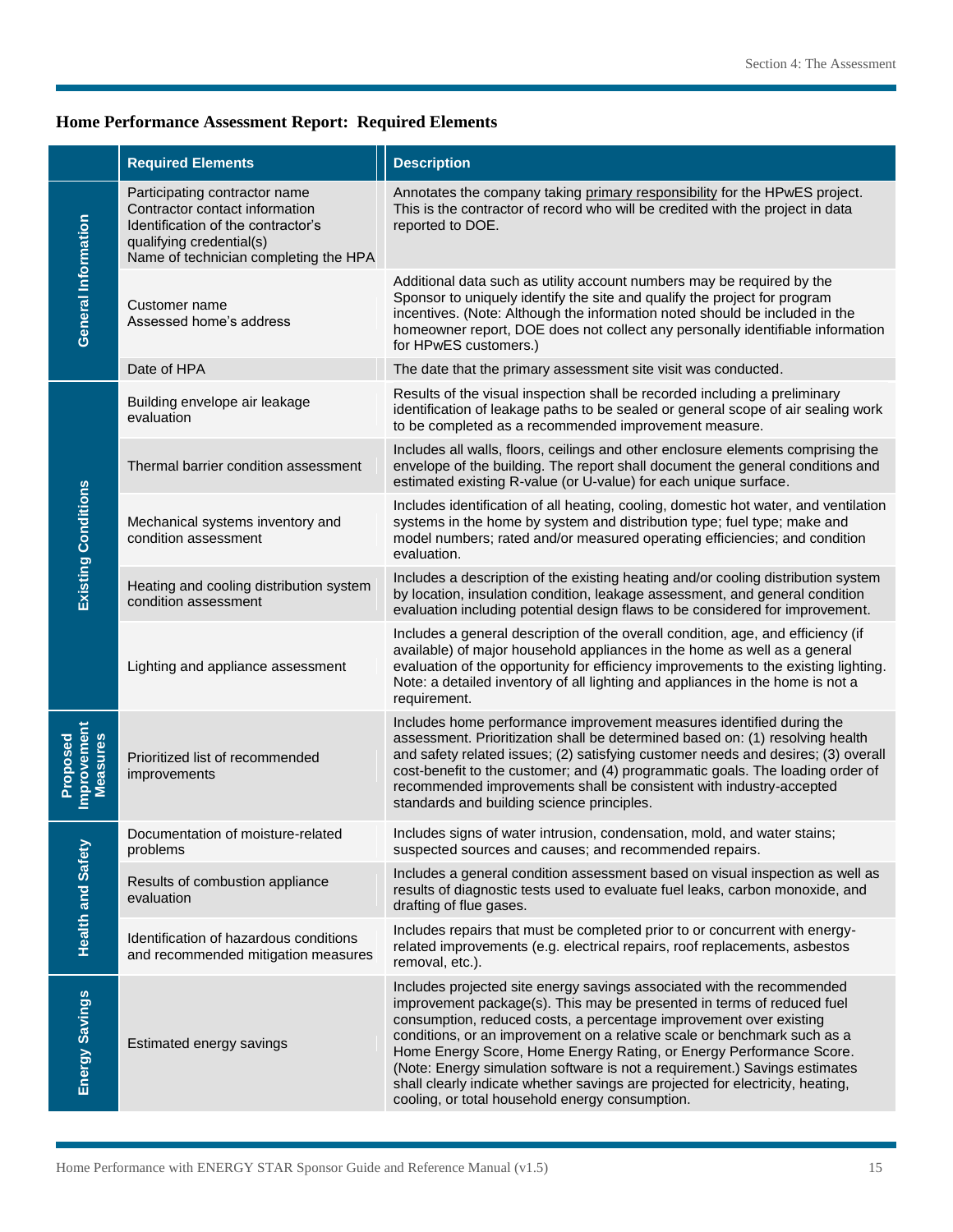# **Special Requirements for Multifamily Buildings**

# **Scope of Building Types**

Any multi-unit building subject to residential building codes as determined by the local authority may participate in HPwES.

## **Reporting Options**

HPwES projects may be reported at the building or the dwelling unit-level, depending on the building type and the nature of the improvements that were installed.

## **HPwES Program Participation**

 multiple dwelling units) are installed following these guidelines, the Sponsor may count all dwelling units directly improved by those measures toward their reported HPwES completed projects. When buildings are improved unit by unit, common areas and other non-residential spaces may be included in overall work scopes, but only projects directly In all cases, projects must be overseen by a HPwES Program Sponsor and follow all minimum requirements as required for single family detached dwellings. When whole building improvements (e.g., insulation of an attic space covering only those dwelling units that have been improved may be counted. Improvements impacting the energy efficiency of impacting dwelling units will be recognized by the HPwES Program.

### **Mechanical System Provisions**

#### **Individual Mechanical Systems**

 requirements listed in this section are met. Program Sponsors may adopt more stringent or specific requirements at their Buildings with separate mechanical systems that provide all heating, cooling, domestic hot water (DHW), and ventilation for each dwelling unit individually may be counted as projects in the HPwES Program provided that all other discretion.

#### **Central Mechanical Systems**

Buildings using any heating, ventilation, and air conditioning (HVAC) related central mechanical systems including heating, cooling, DHW, and ventilation systems will require DOE review and approval for inclusion in the HPwES program. Sponsors may apply for program-wide authorization to include specific building types in their HPwES portfolio by submitting for DOE consideration a summary of the program's technical requirements for low-rise multifamily buildings with central systems. This requirement is a one-time process review to ensure appropriate provisions are in place in the program's policies and procedures to address the unique technical challenges of buildings with central mechanical systems servicing multiple dwelling units. Sponsors are not required to obtain project-by-project approvals from DOE for HPwES.

# **Energy Modeling and Savings Predictions**

analysis of proposed improvements in multifamily projects, the following guidelines apply: Energy simulation using modeling software is not required by the HPwES Program for single family homes or for lowrise multifamily buildings. However, when energy simulation software is used to predict energy savings and cost-benefit analysis of proposed improvements in multifamily projects, the following guidelines apply:<br>
16 Home Performance with ENERGY STAR Sponsor Guide and Reference Manual (v1.5)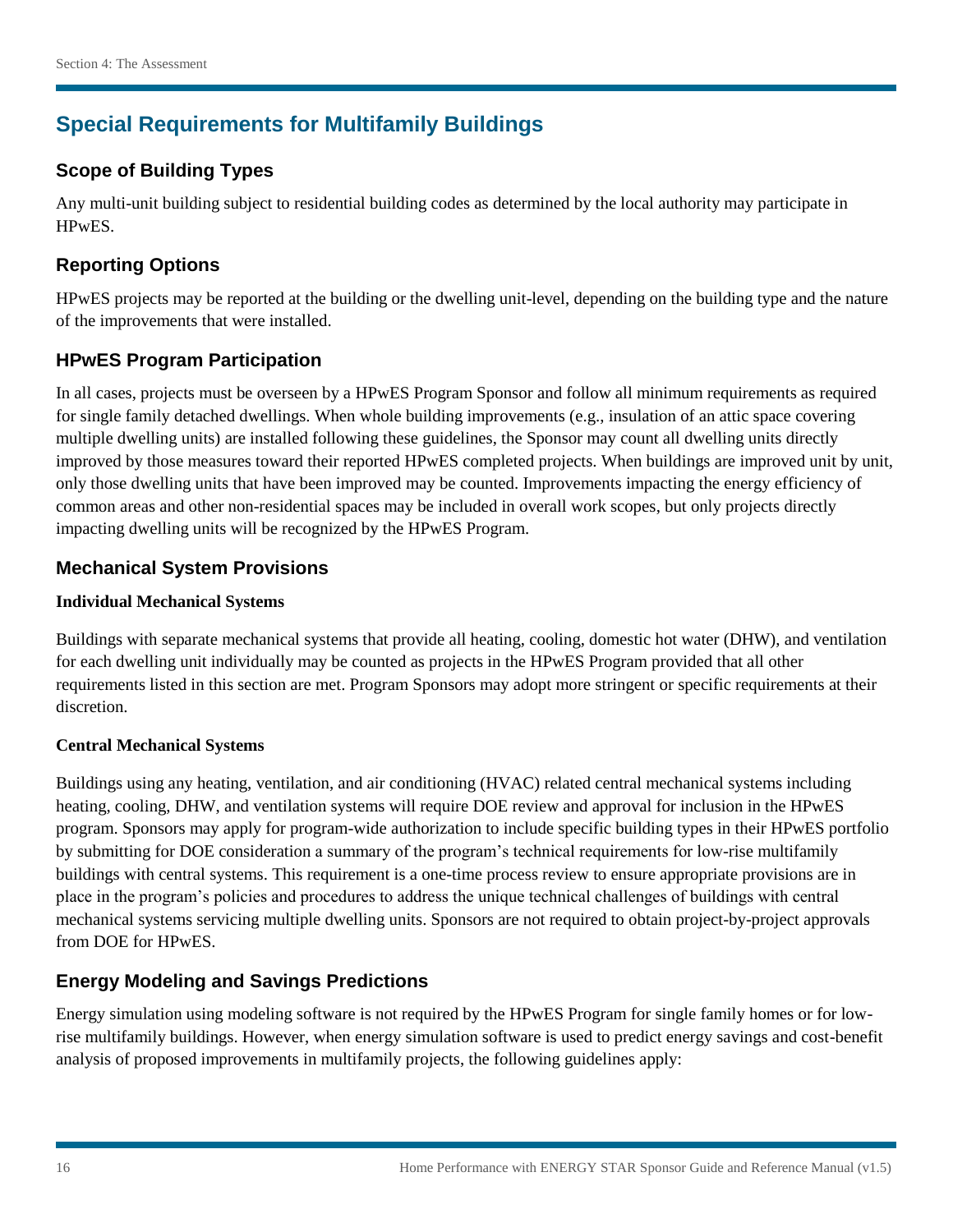- Buildings with individual mechanical systems in each dwelling unit may be modeled as a whole building or unit by unit at the Sponsor's discretion.
- these surface types. When individual dwelling units are modeled, the simulation should assume no heat transfer across surfaces separating similarly conditioned spaces following the software developer's recommended method for modeling
- Buildings with any central mechanical systems (including heating, cooling, DHW, and ventilation) should be modeled using software designed for whole building energy simulation. Additional provisions for the determination of predicted dwelling unit savings may be applied at the Sponsor's discretion.

 building or apply one of the following sampling approaches to estimate pre- and post-retrofit energy consumption: When evaluating a whole building using unit-level modeling, Sponsors may elect to model every apartment in the

- Model the energy consumption for each unique unit type (including variations based on size, geometry, mechanical systems, number of bedrooms, and exposed surface configurations) and then aggregate the results across all units in the building to determine the whole building energy consumption.
- Follow sampling protocols in the RESNET Standards<sup>4</sup> and model worst-case configurations of each unique floor plan.

l

<sup>&</sup>lt;sup>4</sup> The sampling protocols referenced here are intended to be applied for purposes of energy assessments and test-in/test-out diagnostics. This is not to be confused with the minimum requirements for QA inspections.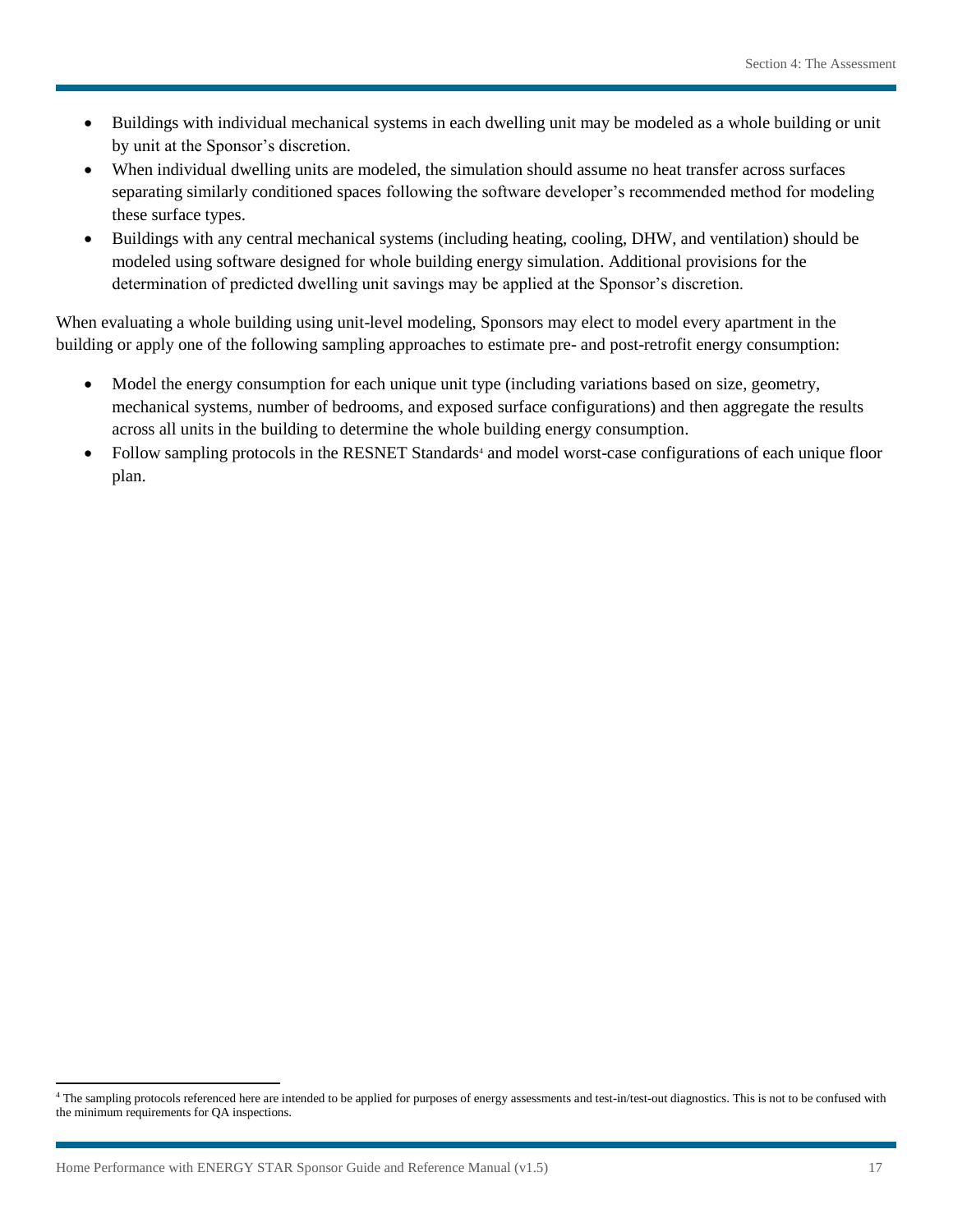# <span id="page-17-0"></span>**Section 5: The Project Installation**

#### **Minimum Home Performance with ENERGY STAR Program Requirements Checklist**  *The Project Installation*

- **5.1** Develop and require measure installation specifications, which include at a minimum:
	- Installation of measures, including the sequence of installation shall be consistent with the contracted Scope of Work (SOW), as agreed upon between the participating contractor and the customer
	- $\circ$  Installations shall be compliant with local building codes and permitting procedures, industry-accepted standards, and manufacturer's specifications for the materials and equipment being installed
	- $\circ$  Ventilation shall be installed as prescribed by industry-accepted standards whenever the home's air exchange rate is determined to be below the required air exchange rate for good indoor air quality as determined by the referenced standard(s).
	- $\circ$  Materials and installation techniques used shall be consistent with a building science-based approach
	- $\circ$  Installations shall be completed by qualified workers
- **5.2** Develop and require test-out procedures, which include at a minimum:
	- $\circ$  Visual inspection of installed measures as specified in the SOW, review of commissioning reports, and diagnostic tests as necessary to confirm that manufacturers' specifications and industry-accepted standards have been satisfied
	- $\circ$  Combustion safety checks for all projects where improvements might impact combustion appliance performance
	- o Blower door tests when measures impacting infiltration rates are installed

 ENERGY STAR (HPwES) Program are installed in accordance with Program specifications. The Guiding Principles for HPAs (refer to Section 4) hold true for the installation of recommended measures. Adhering to these general principles It is the Sponsor's responsibility to ensure that improvement measures installed under the Home Performance with will help prevent the adverse impacts of substandard improvement work and ensure that predicted energy savings are realized post-improvement.

 One feature that distinguishes HPwES projects as a value-added service for residential customers is the series of guarantee that any home will operate safely under all conditions, the HPwES Program is explicitly concerned about health inspection and instrumented tests the home performance contractor performs after the improvements are made to a home. These tests support the do-no-harm principal that is a hallmark of home performance contracting. While there is no and safety of the occupants. In addition to addressing health and safety issues that may be directly affected by the home performance work, some of the tests provide valuable information on the effectiveness of certain installed measures and verification that estimated savings objectives have been met and systems are operating with specifications.

# **Minimum Requirements**

The Scope of Work (SOW) shall serve as the set of measures agreed upon by both the participating contractor and customer after review of the HPA results, recommended improvement measures, the customer's specific needs and wants, and the Program Sponsor's requirements. This includes installation specifications as well as appropriate sequencing of measure installations (i.e., loading order) to ensure predicted performance improvements have been achieved. At this stage in the project, loading order of measure installations is determined based on the final contracted SOW and consideration of customer needs and site-specific conditions. Installation requirements described within this section refer only to the contracted SOW.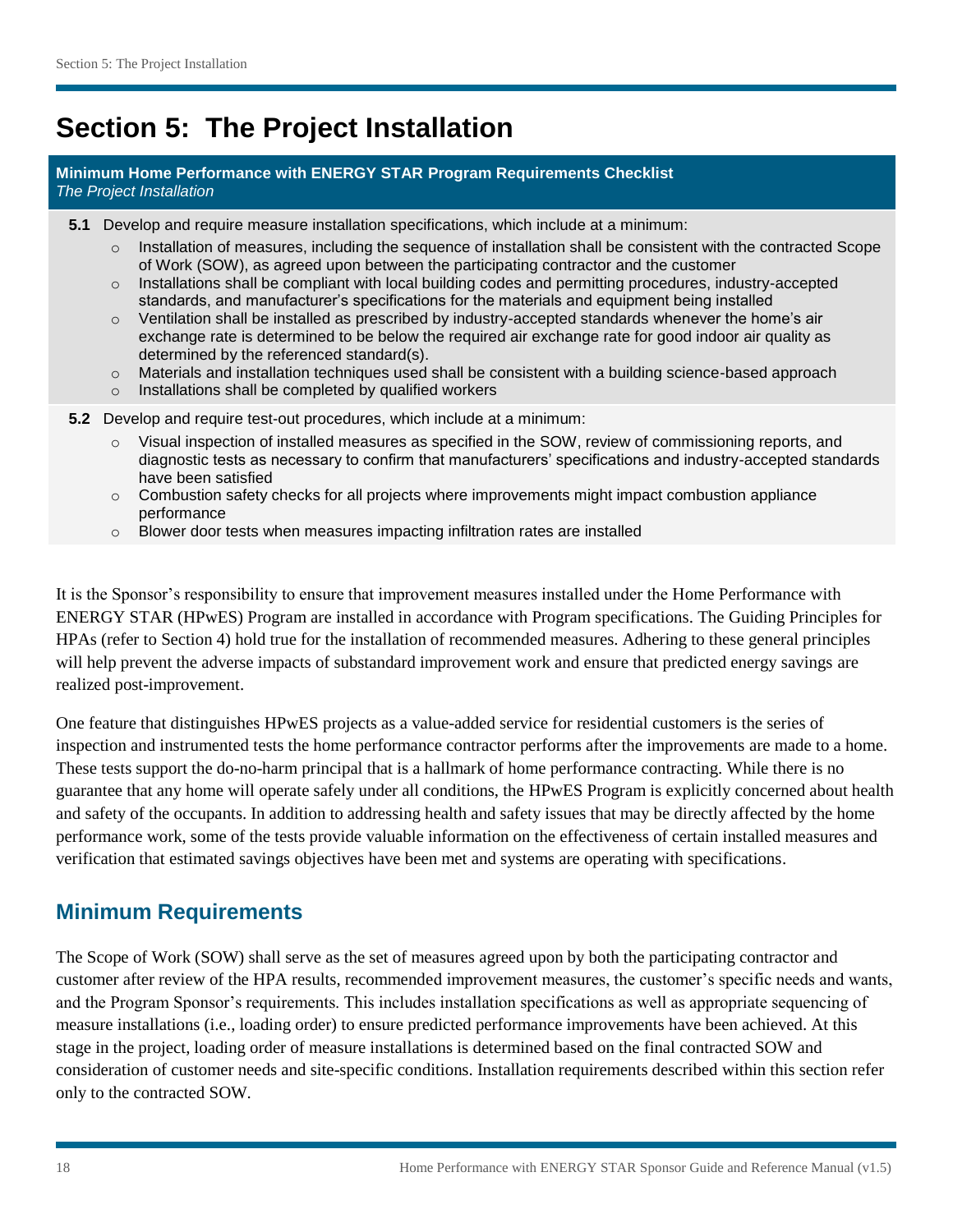## **5.1 Scope of Work and Installation Requirements**

 Additionally, the scope of work shall include information on the materials, quantities and sizes, as applicable to ensure the final performance of the measure); and rated post-installation energy performance data (e.g., R-values and annual fuel utilization efficiency (AFUE) ratings). The improvement measure specifications included in the contracted scope of work shall be consistent with Sponsordefined minimum installation specifications. It shall include descriptions of individual measures to be installed. performance (e.g., recommended insulation type and density should be listed if a change in the specification might impact

The SOW specifications should also include any special instructions for the customer (e.g., removal of storage from areas to be treated) and descriptions of how access will be obtained if necessary.

When installing measures for a HPwES project, the following minimum requirements shall be followed:

- Sequencing of the installation of measures shall be completed in a manner that prevents potential subsequent SOW during consultation and negotiations resulting from the HPA Report and recommended improvement defects (such as moisture problems or backdrafting combustion appliances) and maximizes energy savings. (Note: Consumer driven preferences and needs are already factored into the prescribed loading order of the contracted package).
- instructions for the materials and equipment being installed. This requirement does not impose responsibility for code enforcement upon the Sponsor; however, the Sponsor shall take measures to ensure that participating Installations shall be compliant with building codes, industry-accepted standards, and manufacturers' installation contractors are working within local compliance requirements. These measures may include collecting evidence of current contractor licenses, verifying that permits are pulled where required, reviewing code inspectors' reports, or other appropriate actions. The Sponsor shall be responsible for identifying which specific industry standards (e.g., DOE's *Guidelines for Home Energy Professionals: Standard Work Specifications for Single-Family Home Energy Upgrades*, BPI's *Technical Standards for Building Analysts*, American Society of Heating, Refrigerating, and Air Conditioning Engineers, Inc.(ASHRAE) 62.2-2013, ACCA Standard 5 QI-2010, NFPA 54- 2012, etc.) are to be referenced for HPwES projects.
- If natural air exchange rates are below the rates prescribed by industry-accepted standards, then intentional measures necessary to address these issues shall not be limited to avoid reducing air exchange rates below the passive and/or mechanical ventilation system improvements shall be included in the scope of work to satisfy these requirements, Specifications for envelope measures designed to reduce air exchange rates shall be prioritized based on preventing defects (such as interior moisture migration into building cavities), reducing energy consumption in the building, and improving the thermal comfort within the building. Air sealing and insulation minimum requirements for indoor air quality.
- Materials and installation techniques used shall be consistent with a building science-based approach to achieve projected energy savings, minimize indoor air quality problems, minimize the accumulation of moisture in building assemblies, and ensure materials and equipment installed operate at rated capacities and efficiencies.
- All measures shall be installed by qualified workers.

# **5.2 Post-Installation "Test-Out" Procedures**

 To ensure that the "test-out" is performed properly, Program Sponsors shall adopt test-out requirements in their program policies and procedures that meet or exceed the guidance in this document. Participating contractors commonly conduct their own post-testing, but some Sponsors use a third-party for the final test-out. While it may include a similar set of tests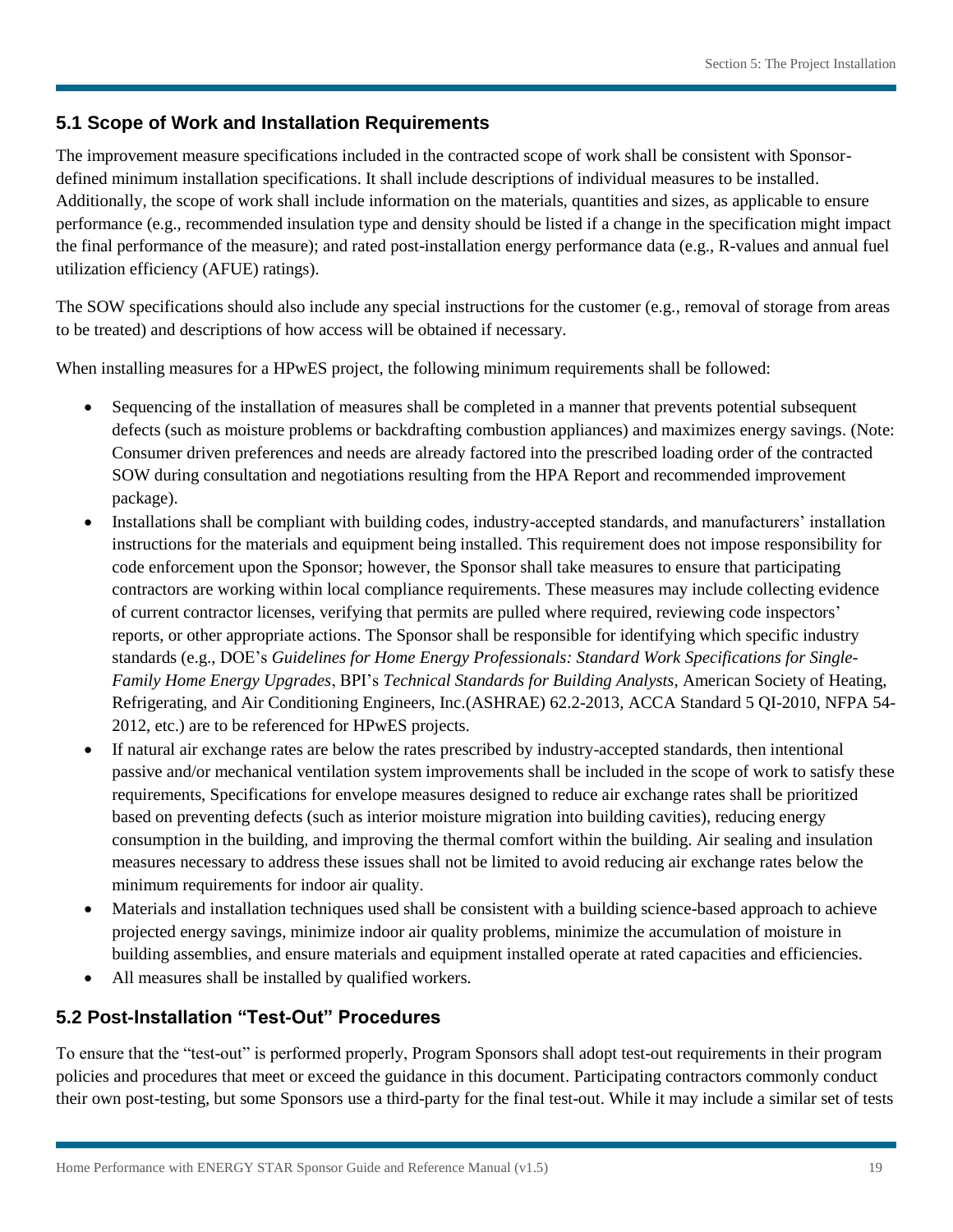and inspections, this process is not the same as inspections that are conducted for quality assurance purposes (se[e Section](#page-21-0)  [6: Quality Assurance\)](#page-21-0). The test-out process is a standard element of every home performance project. Documentation of test-out results may be used to quantify final energy savings projections as well as verify that systems are performing within specifications.

The following are minimum requirements for HPwES test-out procedures on all projects:

- Installation of measures as specified in the SOW shall be verified via visual inspection, review of commissioning reports or mechanical system performance testing documentation, and other diagnostic tests as necessary to confirm that the manufacturers' specifications and industry-accepted standards have been satisfied and systems are performing at least as efficiently as specified in the contracted SOW.
- protocols. At a minimum, this evaluation shall include a check for fuel leaks, carbon monoxide, and confirmation that • Combustion safety checks are required for all homes with combustion appliances following industry-accepted flue gases are exiting the building as required by the equipment manufacturers' specifications. If original manufacturer performance data is unavailable, industry-accepted standards such as DOE's *Guidelines for Home Energy Professionals: Standard Work Specifications for Single-Family Home Energy Upgrades* (Sections 2.0111.4- 2.0301.2) shall be used.
- to ensure indoor air quality. Post-installation blower door tests are required when measures impacting the building's natural air exchange rates are installed. Final air exchange rates (either natural or mechanically driven) must be within industry-accepted tolerances<sup>5</sup>

# **Special Requirements for Multifamily Buildings**

#### **Types of Improvements**

#### **Whole Building Improvements**

 units, upgrades to a central heating system serving multiple apartments, and building-wide replacement of Whole building improvements are defined as measures which impact the energy-related performance of the overall building. Examples include air sealing and insulation of roof or attic spaces covering multiple dwelling windows.

#### **Unit-by-Unit Improvements**

 individual dwelling units. Examples include in-unit lighting and appliance upgrades and replacement of in-unit Unit-by-unit improvements are defined as measures with impact limited to the energy-related performance of heating, cooling, and DHW equipment.

### **Performance Testing and Quality Assurance**

 [Section 4: The Assessment](#page-10-0) and [Section 5: The Project Installation](#page-17-0) of the *Sponsor Guide* with the following Test-in and test-out requirements for installed measures are the same as for single family detached buildings described in modifications. Sampling should follow RESNET Standard (Sections 603.7.1 through 603.7.8 and Section 603.8) or include a minimum of 10% of the total number of dwelling units treated that are fully representative of the variation in

 $\overline{\phantom{a}}$ <sup>5</sup> For example, ASHRAE Standard 62.2-2013, "Ventilation and Acceptable Indoor Air Quality in Low Rise Buildings."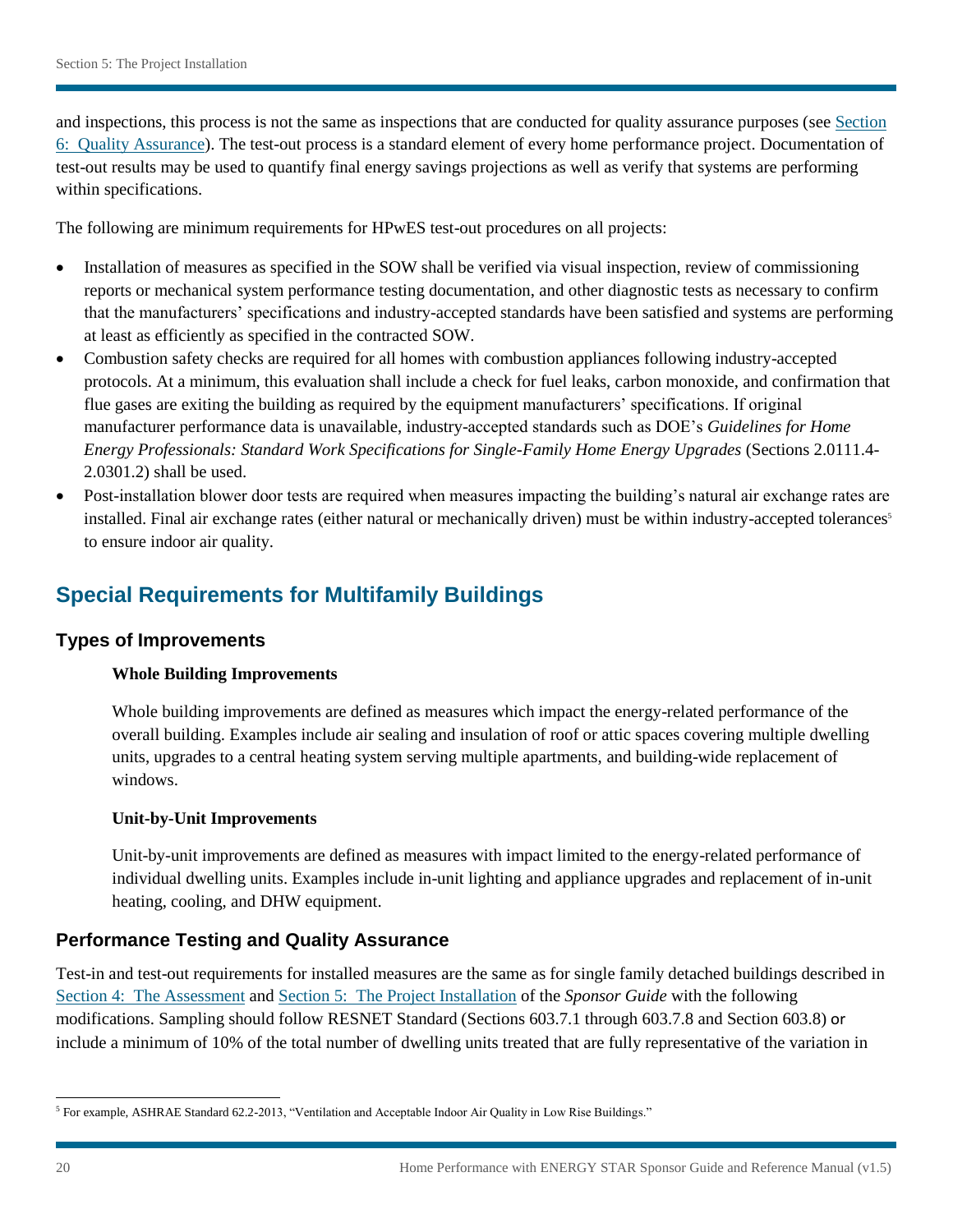exposed surfaces (for envelope measures) and mechanical equipment (for mechanical measures) across the entire population of improved dwelling units.

- Combustion safety testing must be completed for all combustion appliances located within the building that may be impacted by improvements. Sampling protocols may not be applied to combustion safety testing requirements.
- Whole building blower door tests are not required for whole building attic treatments. In-unit blower door testing should be used to verify unit-level air exchange rates for ventilation purposes whenever shell-tightening measures are part of the scope of work at the dwelling unit or whole building level. A sampling approach may be used for in-unit blower door tests to determine ventilation rates if there are no other health and safety-related issues.
- category unless there is a specific health and safety concern unique to the building or project). A sampling approach may be used for test-in/test-out of in-unit improvements unless they are health and safety related (for the purposes of this provision, blower door tests are exempt from the health and safety related
- Guarded blower door tests (i.e., using multiple blower doors simultaneously in adjacent spaces) may be used to isolate leakage paths for diagnostic purposes but are not required.

 dwellings based on the total number of dwelling units improved under the HPwES Program as described in [Section 6: Quality Assurance](#page-21-0) of the *Sponsor Guide*. Quality Assurance of the Sponsor Guide. Minimum required Quality Assurance (QA) inspection sampling rates are the same as for single family detached

## **Project Oversight**

 diagnostic tests and ensure compliance with all Program rules. A building owner or management company may act as their own rules for third-party oversight of HPwES projects. All HPwES projects and test-out diagnostics must be physically overseen by a qualified technician to complete pre/post their own contractor if they have the in-house capacity to install HPwES project measures. Sponsors may elect to establish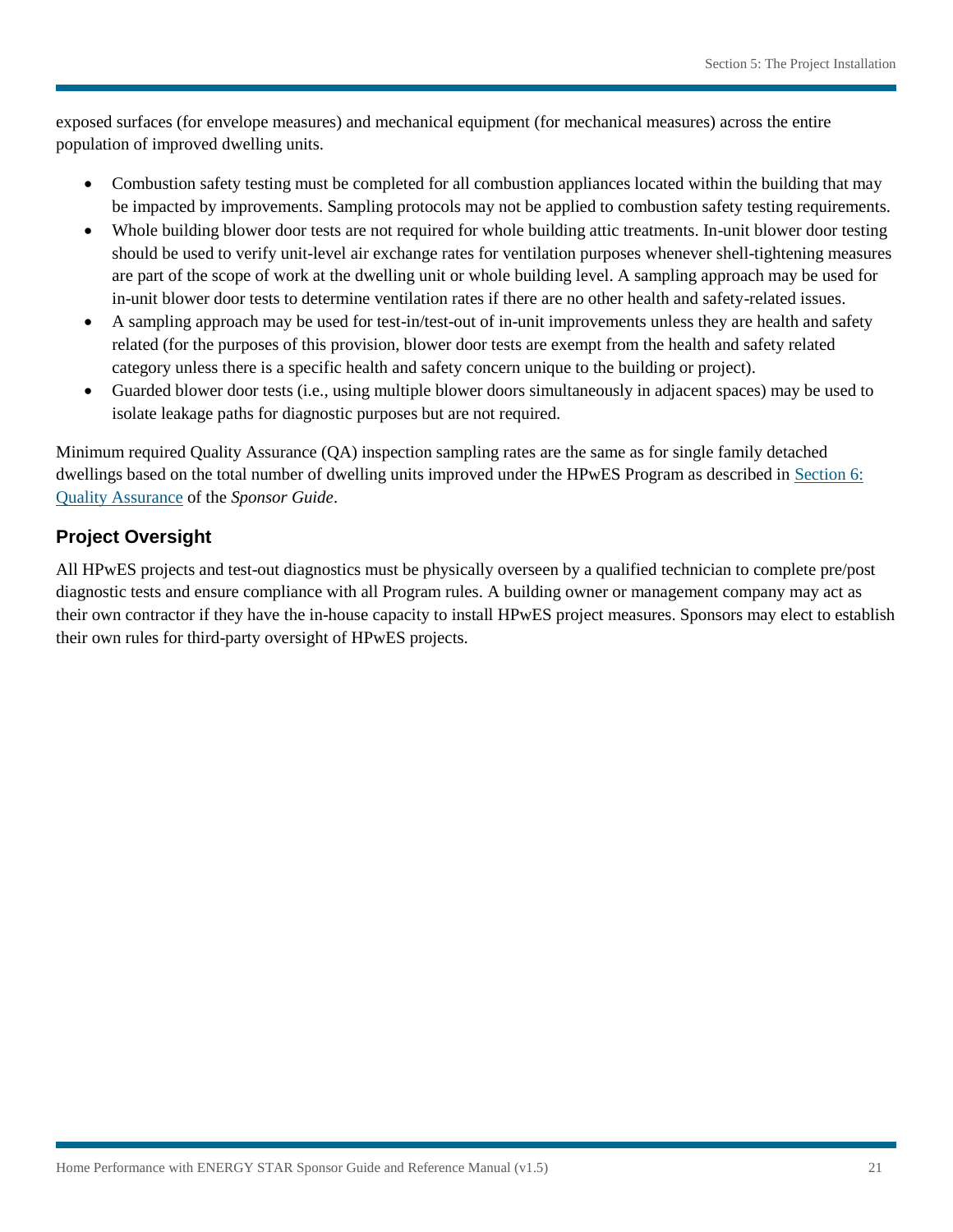# <span id="page-21-0"></span>**Section 6: Quality Assurance**

#### **Minimum Home Performance with ENERGY STAR Program Requirements Checklist:**  *Quality Assurance*

- **6.1** Ensure program and contractor compliance with the ENERGY STAR Brand Book
- **6.2** Ensure that a signed contractor participation agreement (CPA) includes requirements for compliance with the Sponsor's QA system
- **6.3** Implement a mechanism for customer feedback
- **6.4** Institute a conflict resolution procedure to address problems identified through Quality Assurance/Quality Control (QA/QC) activities and customer feedback.
- **6.5** Implement on-site inspection procedures and maintain records on quality control activities relating to the participating contractors including:
	- o Inspection sampling rate
	- o Inspection findings
	- o Corrective actions, including process improvements resulting from Quality Control activities
	- o Be prepared for review by request of DOE or its implementation contractor
- **6.6** Establish and implement procedures for due process and remedial actions
- **6.7** Implement one of the following two options:
	- **6.7.1** OPTION 1: Meet minimum requirements for Quality Control
	- **6.7.2** OPTION 2: Implement a Quality Management System

 Quality Assurance (QA) is an essential component of Home Performance with ENERGY STAR that helps protect the integrity of the ENERGY STAR brand, and ensure that federal and local objectives are being achieved through energy developing and implementing a Quality Assurance/Quality Control (QA/QC) program to achieve these goals. Quality assurance protects homeowners by providing independent oversight of the work performed by participating contractors to ensure that it meets program standards. Quality assurance also protects the reputation of the HPwES Sponsor and participating contractor, and provides a feedback mechanism for both customers and participating contractors to support savings, improved living environments, and a thriving home performance industry. Sponsors are responsible for continuous improvement.

 service may meet quality control requirements by conforming to a standard or specification but miss the mark in terms of quality assurance if the customer's expectations are not satisfied. Quality assurance is often confused with quality control. Quality assurance deals with *systems that are designed to meet customer expectations*. Quality control is concerned with *a product or service meeting a particular standard*. A product or

A properly designed and executed quality assurance plan eliminates ambiguity by clearly defining and addressing each of the following:

- Overall program goals
- Identification of the various types of customers served and their associated needs and desired outcomes
- QA responsibilities of the organization(s) and individuals engaged in program activities
- Success metrics
- How success metrics are measured
- How overall process improvements are informed by QA/QC activities.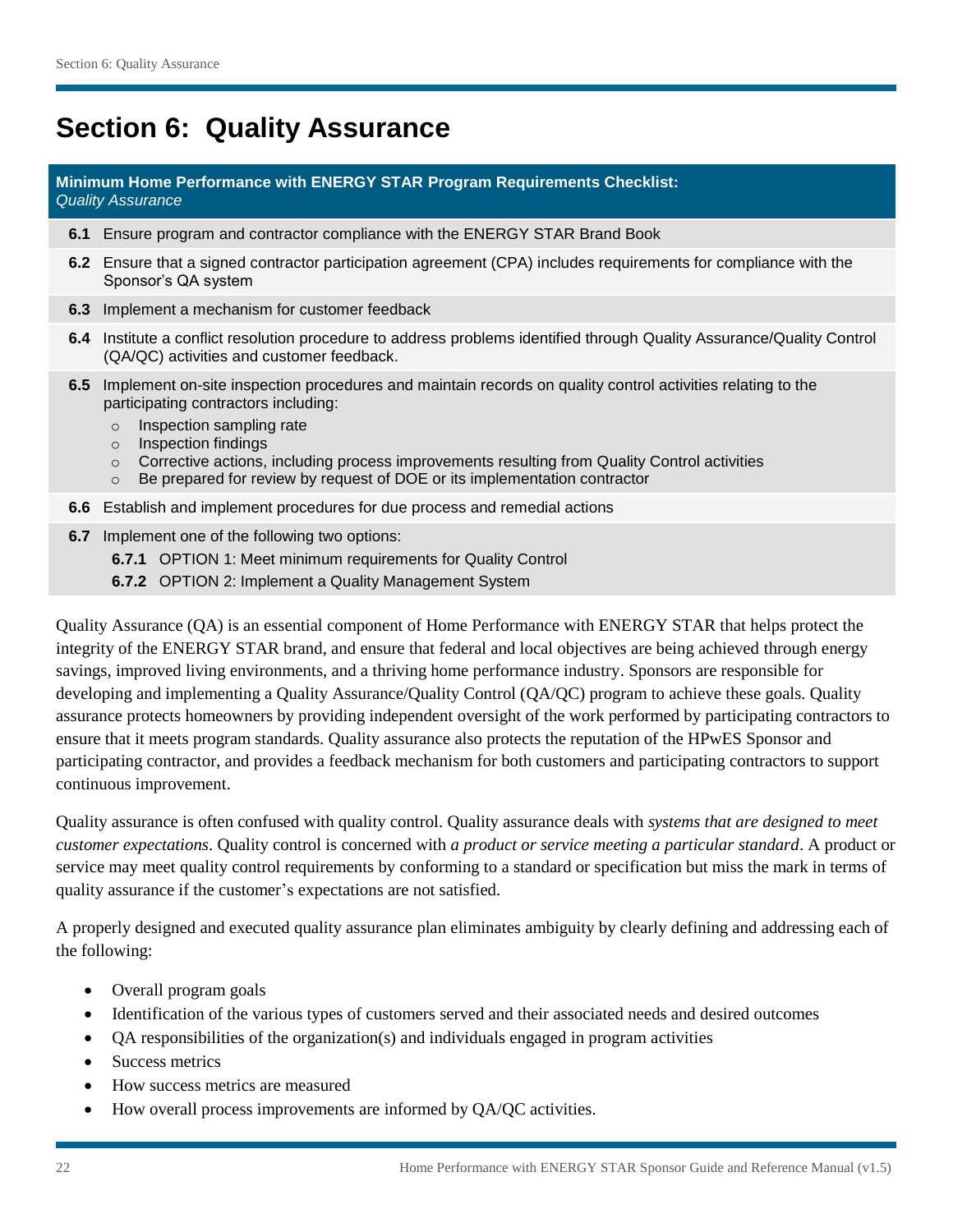There are several general quality requirements for Sponsors included in the following section, in addition, Sponsors are required to select one of two possible paths to fulfill the quality assurance requirement for HPwES, as described below:

#### **Option 1: Quality Control (QC)**

 verify compliance with program standards and customer satisfaction. Deficiencies identified as a result of the QC the strategies described in the QMS-based system (Option 2) to enhance their QA/QC program. The QC option relies primarily on checks and inspections performed by a party that is external to the installing contractor (e.g. program staff, dedicated QC vendors hired by the program, or other independent third parties) to process are addressed through feedback to the contractors and enforcement of a clearly defined issue resolution process. Sponsors using the QC-based approach as their primary QA option may also choose to employ some of

 **Option 2: Quality Management System (QMS)** The QMS option uses a systems-based approach promoting the integration of quality principles throughout the entire program delivery infrastructure from the Sponsor to its entire staff, vendor, and contractor network. The QMS approach relies on instilling a culture of quality which holds each individual working within the program responsible for delivering quality products and services as defined by a customer-focused set of pre-defined criteria. While QC activities identified in Option 1 may be a part of a QMS program, the long-term burden to the program associated with QC activities can be reduced with the implementation of a successful QMS program.

Definitions for key terms associated with quality assurance systems are provided in the **Error! Reference source not found.**. An overview of QMS for HPwES and a comparison of the traditional QC-based approach vs. the QMS approach are included in **Error! Reference source not found.**F.

# **Minimum Requirements**

The Sponsor is required to maintain records and permit access to those records by DOE, EPA, and their authorized agents to demonstrate compliance with the commitments defined in the signed Program Sponsor Partnership Agreement. To verify compliance and maintain the integrity of the program for all Sponsors, DOE and EPA will perform periodic audits and may request records for review. Records may be reviewed by DOE, EPA, and their authorized agents, either remotely via electronic document and data review, or through site visits to the Sponsor's location.

 Sponsors are allowed to select one of the two options described above as their primary means of satisfying the HPwES Program QA requirement. The option selected shall be included in the Sponsor's Implementation Plan (and updated in the Sponsor's Annual Report) with policies and procedures made available to DOE or its designated agents upon request.

 The following table lists the minimum QA/QC requirements, the associated QA/QC Option 1 or 2 for each required  *subject to both data/file review and site inspection are not necessarily required to receive both types of audit review*  element, and the primary verification activity (data/file review, site inspection, or both) to be used by the Sponsor or DOE to ascertain compliance with the requirement. DOE will periodically review the Sponsor's activities and records. The Sponsor, in turn, is responsible for reviewing the activities and records of the participating contractors. *Components during a single review period.*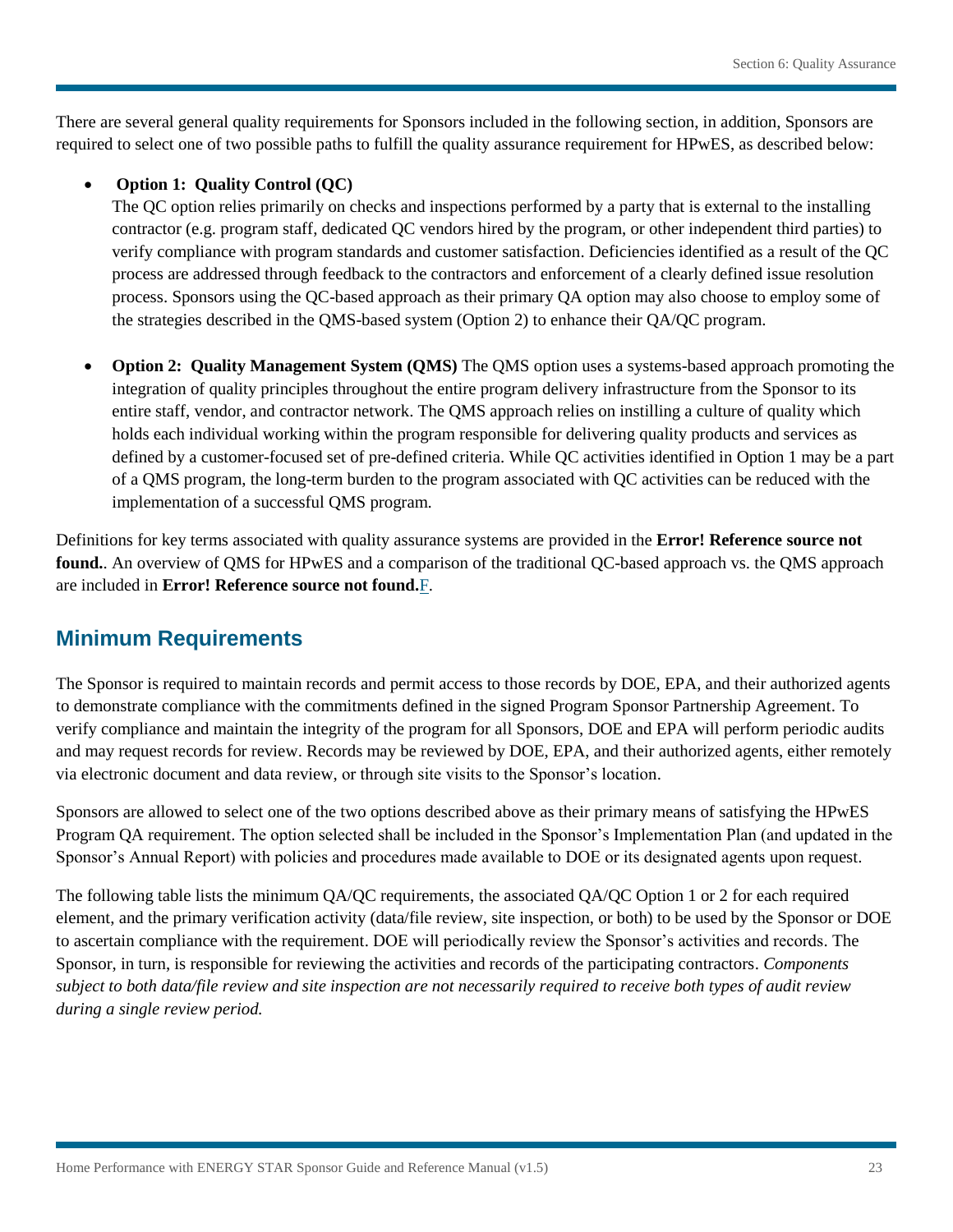#### **Summary of QA Verification Points**

| QA            |                                                                                                                                                                                                              | <b>Verified</b>      | <b>Verified by DOE</b> |                   |
|---------------|--------------------------------------------------------------------------------------------------------------------------------------------------------------------------------------------------------------|----------------------|------------------------|-------------------|
| <b>Option</b> | <b>QA Requirement</b>                                                                                                                                                                                        | by<br><b>Sponsor</b> | <b>Desktop</b>         | <b>Site Visit</b> |
| 1 & 2         | Comply with ENERGY STAR Brand Book                                                                                                                                                                           | ⊠                    | ⊠                      | □                 |
| 1 & 2         | Execute signed participation agreements with all participating<br>contractors                                                                                                                                | ⊠                    | ⊠                      | $\Box$            |
| 1 & 2         | Implement a system for collecting and responding to customer<br>feedback                                                                                                                                     | ⊠                    | ⊠                      | ⊠                 |
| 1 & 2         | Implement a conflict resolution procedure                                                                                                                                                                    | ⊠                    | ⊠                      | ⊠                 |
| 1             | Complete a data/file review of all contractor projects                                                                                                                                                       | ⊠                    | ⊠                      | $\Box$            |
|               | Ensure completion of on-site inspections of all participating<br>contractors (minimum 5% sample of projects for each contractor)                                                                             | ⊠                    | ⊠                      | ⊠                 |
| 1 & 2         | Maintain records on quality control inspections including sampling<br>rates, findings, corrective actions taken, and verification of<br>conformance to specifications                                        | ⊠                    | ⊠                      | ⊠                 |
| 2             | Comply with self-defined and Department approved QMS elements                                                                                                                                                | ⊠                    | ⊠                      | ⊠                 |
| $\mathbf{2}$  | Maintain records on internal quality control data collected during<br>production including documentation of defects observed, corrective<br>actions taken, and verification of conformance to specifications | ⊠                    | ⊠                      | ⊠                 |

 *DOE will be working with several sponsors in late 2013 and early 2014 to pilot QMS-based QA programs. Sponsors who wish to use Option 2 should contact their Account Manager for assistance.* 

# **General Requirements (Options 1 and 2)**

The following requirements are to be satisfied by all HPwES Sponsors regardless of which QA implementation option path is selected.

### **6.1 Compliance with ENERGY STAR Brand Book**

 requirements for working with *ENERGY STAR Brand Book* are described in detail in **Section 1** of this document. At a The ENERGY STAR identity is maintained by EPA and DOE and is protected as to its use and application. The minimum, the Sponsor's QA program must include activities to monitor and verify compliance with the following provisions:

- **Adhere to the** *ENERGY STAR Brand Book*: As agreed to in the Program Sponsor Partnership Agreement for Home Performance with ENERGY STAR, Sponsors will abide by the EPA guideline as it pertains to mark use, marketing materials, brochures, and other uses of the mark.
- **Assure compliance of ENERGY STAR marks by participating contractors: Sponsors must assure, through** communications and quality assurance activities with participating contractors, that their participating contractors use the ENERGY STAR mark in accordance to the *ENERGY STAR Brand Book*.

#### **6.2 Executed Contractor Participation Agreement**

A signed Contractor Participation Agreement shall be executed by all participating contractors in the program as described in Section 3 of the *Sponsor Guide*. At a minimum, the Sponsor's QA program must include activities to monitor and verify compliance with participating contractor commitments, marketing and advertising guidance, required business practices, and verification and enforcement of qualifications and credentialing requirements.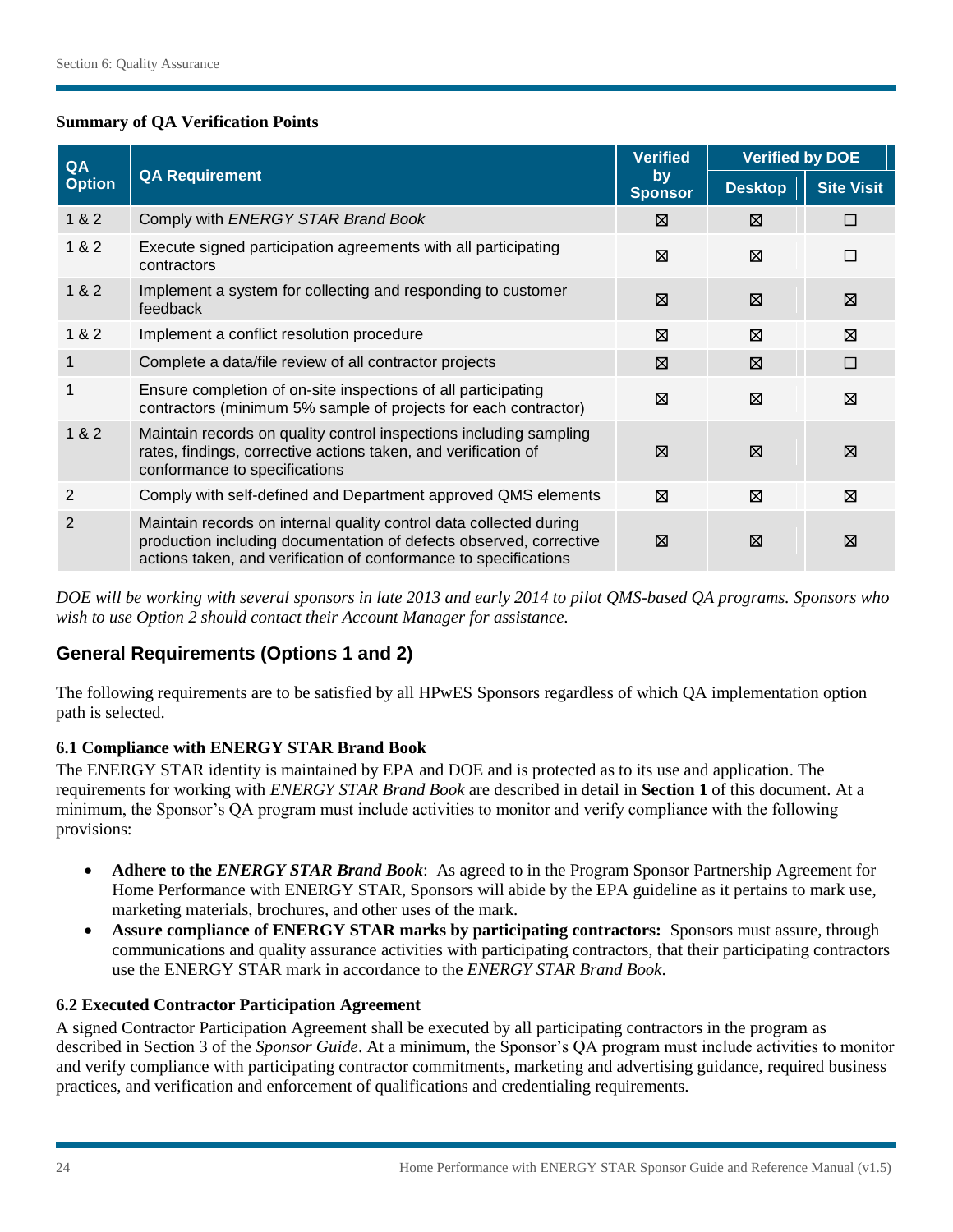#### **6.3 Customer Feedback System**

 systemic lapses or weakness, and development of actions designed to strengthen the delivery of the product to the client. Customers participating in a Sponsor's HPwES program shall have access to a system that enables them to report A HPwES Program quality assurance plan shall include a process for program and process review, identification of concerns and issues directly to the Sponsor. Sponsors shall be responsible for communicating customer feedback to the affected contractors. All feedback from customers shall be documented and evaluated to inform decisions related to program operations and future program designs. Any negative feedback shall be addressed and records relating to the contractor feedback, response, and final resolution shall be maintained and made available for review by DOE or its agents upon requested.

#### **6.4 Conflict Resolution Procedure**

HPwES Sponsors shall develop and implement a process for responding to conflicts, complaints, or other issues identified through the customer feedback process and/or other QA activities. This process shall be in writing and include protocols for timely response, identification of responsible parties, documentation of corrective actions, results, and implementation of systemic improvements resulting from these issues.

#### **6.5 On-Site Inspections**

 Regardless of which approach a Sponsor chooses for their QA process, some level of physical inspection of project sites will be required. At a minimum, these inspections shall be performed by technically qualified workers who have been trained on the program's quality assurance policies and procedures and inspection protocols.

Site inspections shall, at a minimum include:

- A visual inspection of the site and work conditions
- Verification that the installed measures match the contracted SOW and any change orders have been appropriately documented
- Verification that diagnostic test results are accurate (may be directly observed if the inspector is present at the time of testing or repeated by the inspector).

 qualified to oversee this work. Inspectors shall have relevant field experience and advanced certification as well as The Sponsor shall ensure that personnel providing technical inspections of Contractors' work are sufficiently trained and specialized training in how to perform QC inspections. Technical skills qualification criteria for inspectors shall be established by the Sponsor to ensure that inspectors possess the knowledge, skills, and abilities to accurately evaluate the work being inspected. This criteria may include training, credentialing, licensure, documented experience, or other means of demonstrating competency as defined by the Sponsor.

#### **6.6 Remedial Actions and Due Process**

When deficiencies are detected through the inspection and testing process using either the QC-based or QMS-based approach, the Sponsor shall ensure that these results are communicated to the responsible party and any remedial or punitive actions taken follow a pre-defined set of protocols (due process). The Sponsor shall develop due process policies and procedures that shall be included in the QA Plan.

In addition to the items described above, the Sponsor shall select one of the following approaches for implementation of a Quality Assurance Plan: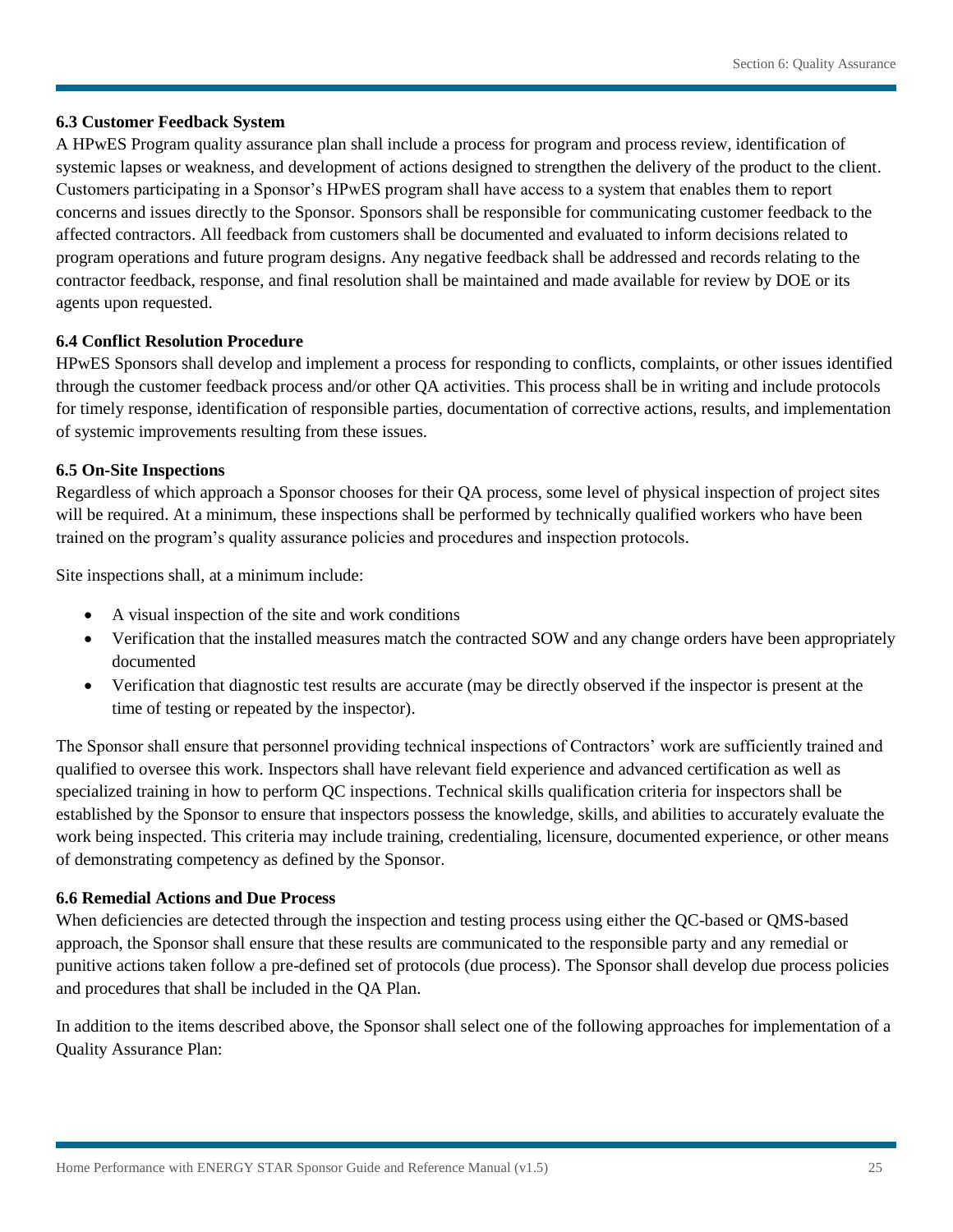# **6.7 QA/QC Plan (Option 1 or 2)**

A QA/QC plan should describe the basic management functions for the delivery of the set of products and services provided and is designed to meet the expectations of a targeted customer.

#### **6.7.1 Option 1: QC-Based Quality Plan**

The HPwES Sponsor's QC-Based Quality Plan shall include, at a minimum, the following elements as described below:

- **Data/file review of reported HPwES projects:** The Sponsor shall establish and implement a system of reviewing project data submittals in paper and/or electronic form to ensure participating contractors' projects are in compliance with HPwES minimum requirements and the policies and procedures established by the Sponsor for the program. In particular, the Sponsor shall use this data review process to determine if:
	- o the HPA was implemented in accordance with the requirements in Section 4 of the *Sponsor Guide*
	- $\circ$  the findings and recommendations from the HPA were provided to the homeowner (including costs and estimated savings)
	- requirements of the HPA  $\circ$  the recommended improvement measures were consistent with the Guiding Principles and minimum
	- o the contracted scope of work was specified using industry best practices
	- o if post-installation testing was performed to verify installed-measure performance and health and safety conditions of the home post-installation.

Findings shall be recorded and maintained including documentation of corrective actions and verification of compliance with program requirements.

- **On-site inspections**: The Sponsor shall conduct physical, on-site inspections for a minimum of 5% of all HPwES projects completed by each participating contractor. On-site inspections conducted to satisfy this requirement may occur at varying stages of the HPwES project including assessment, installation, test-out, and post-completion inspections, provided a minimum of 50% of all inspections reported for each contractor represent post-installation inspections. Findings for each contractor shall be recorded and maintained including documentation of corrective actions and verification of compliance with program requirements.
- **Inspection records control**: Inspection activities, including processes, rate of inspections, findings for data review and on-site visits, corrective actions, customer feedback, and customer response shall be maintained by the Sponsor and be made available to DOE or its agents upon request.

#### **6.7.2 Option 2: QMS-Based Quality Assurance Plan**

Sponsors using the QMS option must describe and implement a Quality Assurance Plan (QA Plan) which includes all of the eight features listed below. Sponsors using a QMS-based approach are required to develop a complete quality assurance plan including all of these elements for their own internal policies and procedures. Sponsors are required to obtain DOE approval of the summary of this plan via the Home Performance with ENERGY STAR Implementation Plan process and/or via the Annual Report process. Periodic QA Audits conducted by DOE or its agents will be used to confirm that the Sponsor is successfully implementing and conforming to its approved QA Plan.

#### **Required Elements of a QMS-Based Quality Assurance Plan**

- 1. **Customer Needs Assessment:** Identify all customers in the HPwES program's supply chain and their associated needs targeted by the program. (For example, homeowners and utility commissioners might be two customer types identified by a Sponsor, each with differing needs.)
- 2. **Quality Objectives:** Describe the overarching goals the QA process is seeking to accomplish. These objectives shall relate to how the service or product meets the needs of the targeted customer and must be measureable.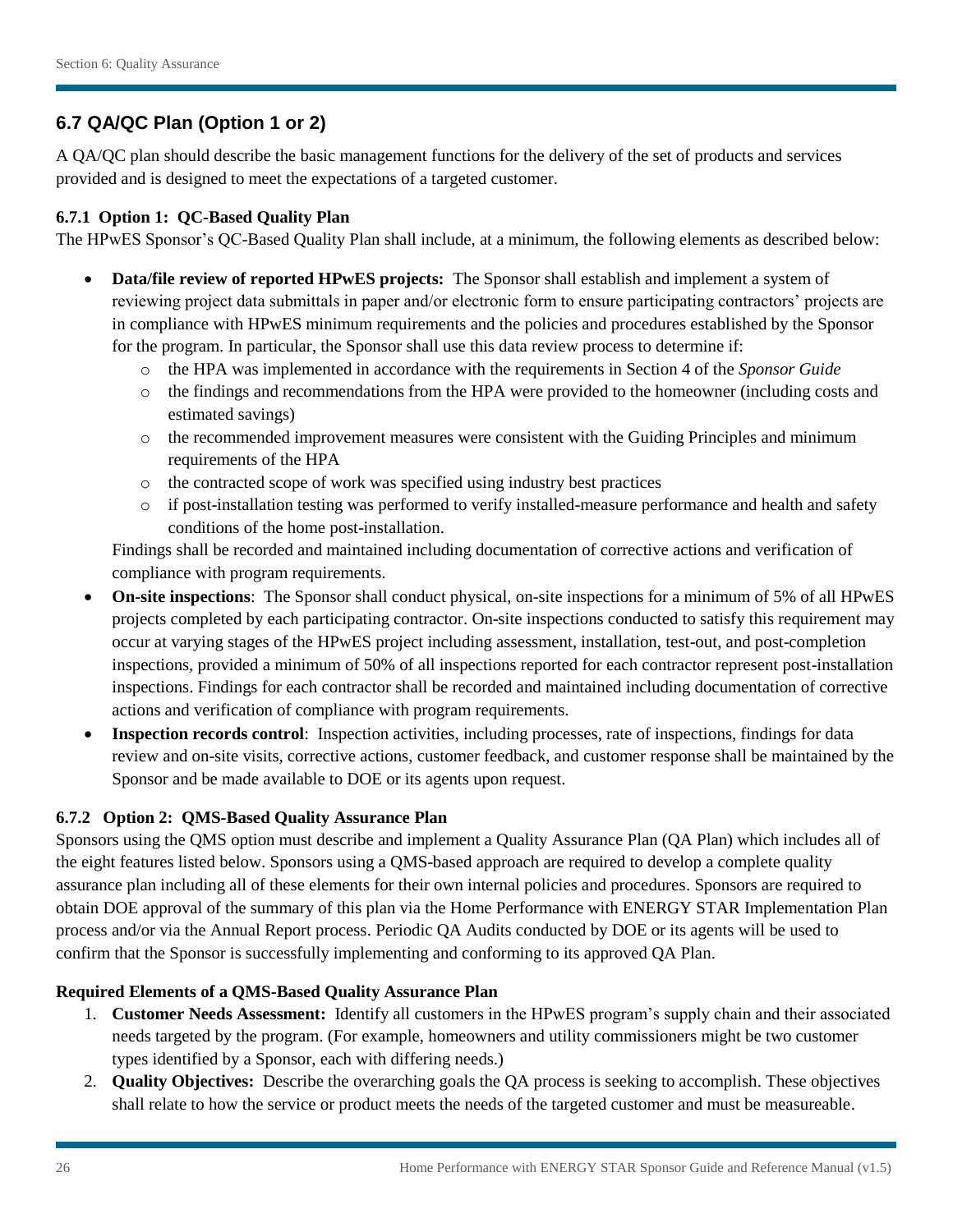- 3. **Roles and Responsibilities:** List of organizations and staff by category and/or title, their roles, and associated responsibilities of each individual worker type or entity acting within the supply chain and once identified, describe their impact and responsibility as it relates to quality.
- 4. **Product (Service) Specifications:** Define the technical specifications and metrics required to satisfy the customers' needs and meet quality objectives. Reference industry standards for home performance assessments and energy improvement installation as needed to fulfill this QA Plan element.
- 5. **Operations and Implementation Processes:** Describe the activities formally adopted by the HPwES program to deliver the product or service to the targeted customer(s). The implementation process will detail stages in the production and supply chain where quality objectives are measured and verified and who is responsible.
- 6. **Quality Validation and Documentation:** Using Quality Objectives and Product Specifications developed for the QA Plan as a basis, product and service characteristics shall be identified which can be measured to ascertain prior to closing out his or her stage of the work. whether customer needs have been satisfied. The plan shall include procedures for validating compliance with the specifications during production and documentation of non-conformances that are identified and repaired via this process. Each worker in the supply chain shall be responsible for validating compliance with the specifications
- 7. **Inspection and Testing:** Data reviews and physical inspections conducted by outside parties and/or management program's specific needs and its track record for managing quality within the production process. Inspection rates shall be used to supplement production-based quality checks. Sampling rates shall be determined based on the may also be adjusted based on individual contractor's track record as well. Inspection and testing protocols shall be designed to ensure defined Quality Objectives and Product Specifications have been achieved and shall be further informed by the Operations and Implementation process to ensure checks occur at critical stages throughout the supply chain.
- 8. **Feedback Systems:** A system of tracking and interpreting the results of production-based quality checks as well as external quality checks shall be created in order to use the data for meaningful improvements to the system. The feedback system shall be designed to inform overall process improvements targeting zero-defect production.

# **QA Plan Example:**

The following example is provided to illustrate how a QA Plan might be developed for a HPwES Program. The descriptions listed are by no means exhaustive but should provide a basis from which a Sponsor may begin the process of defining its QA Plan.

 *program to be successful, it must satisfy the needs of those customers as well as the end users (i.e. homeowners and Note that this example describes how a program might design a QA Plan based on the obvious end user, the homeowner, but there are other customer groups that should be considered in this process as well. For instance, your program may be subject to rules and expectations set by a public utility commission or other governmental body. Mid-stream actors such as the contractors who deliver home performance services might also be considered customers of the program. For your occupants.)*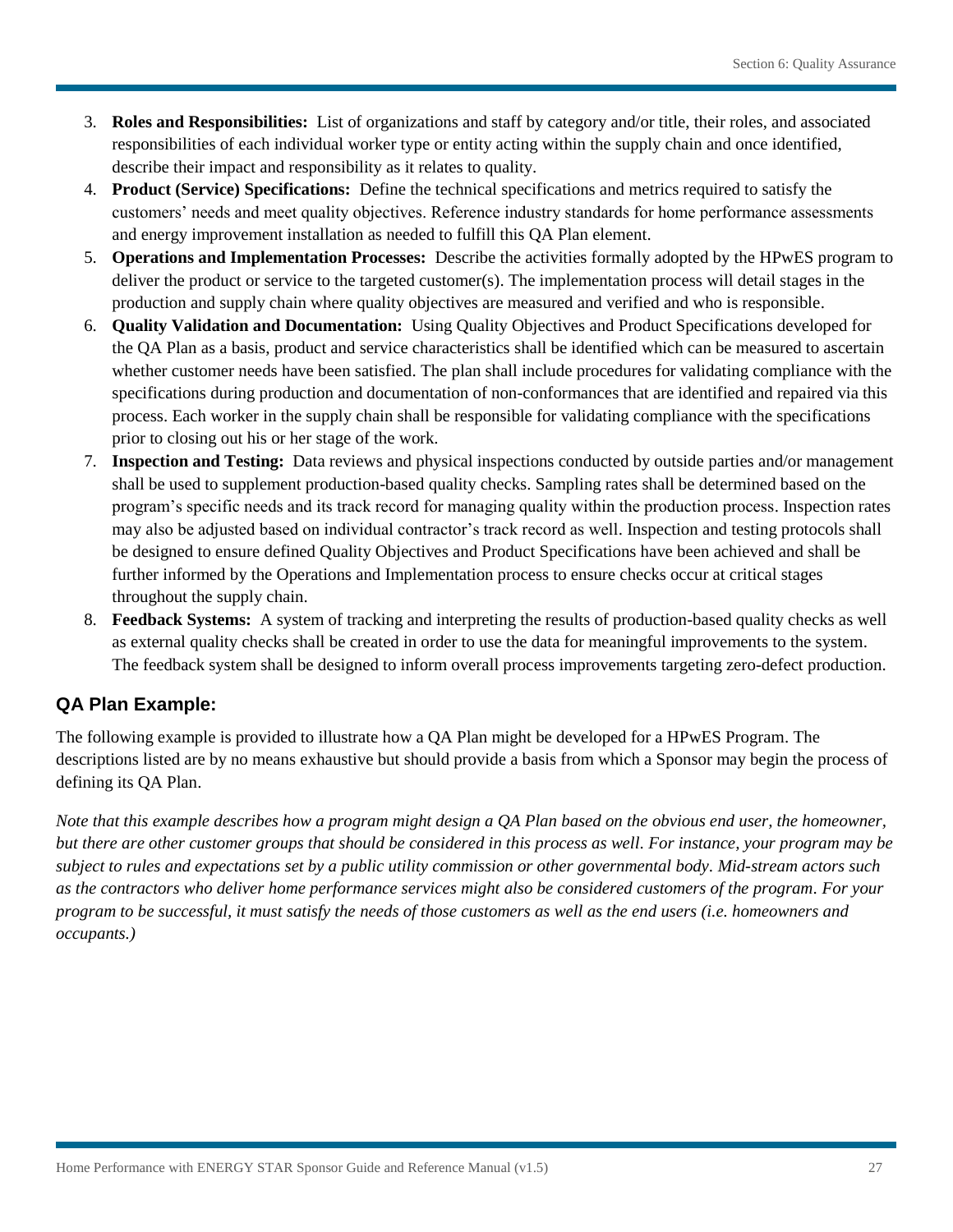| <b>QA Plan Element</b>                                                                                                                                                                             |                                                                                                                                                                                                                                                                                                                                                                                                                                        |  |  |  |
|----------------------------------------------------------------------------------------------------------------------------------------------------------------------------------------------------|----------------------------------------------------------------------------------------------------------------------------------------------------------------------------------------------------------------------------------------------------------------------------------------------------------------------------------------------------------------------------------------------------------------------------------------|--|--|--|
| 1. Customer Needs<br><b>Assessment</b><br>Tip: Remember to consider<br>needs from the customer's<br>perspective, not the program's<br>perspective.                                                 | One of our customer groups is homeowners. Homeowners needs include: a<br>comfortable, safe, durable home, affordable energy bills, improvements completed<br>within budget, timely service, and a trouble-free program experience.                                                                                                                                                                                                     |  |  |  |
| 2. Quality Objectives                                                                                                                                                                              | In order for our program to successfully meet homeowners' needs our objectives                                                                                                                                                                                                                                                                                                                                                         |  |  |  |
| Tip: Quality objectives must be<br>measureable and should be<br>indicative of the goal you want to<br>strive for, not your tolerance for<br>failure.                                               | are to deliver:<br>Zero-defect installation of measures<br>A documented net improvement in home performance as measured by test-<br>$\bullet$<br>in/test-out procedures for every home participating in the program<br>100% customer satisfaction (zero complaints)<br>$\bullet$<br>Excellent customer satisfaction ratings based on survey results                                                                                    |  |  |  |
| 3. Roles and Responsibilities                                                                                                                                                                      | The departments and people within our program who impact the homeowner's                                                                                                                                                                                                                                                                                                                                                               |  |  |  |
| Tip: List how each department or                                                                                                                                                                   | experience include all of the following. [A few examples of each party's associated<br>responsibilities are also listed.]                                                                                                                                                                                                                                                                                                              |  |  |  |
| person in the supply chain has a<br>potential to impact the customer<br>and design this list in terms of                                                                                           | Marketing: sets the tone for the program, messaging must resonate with                                                                                                                                                                                                                                                                                                                                                                 |  |  |  |
| each person or group taking<br>personal responsibility for<br>meeting the Quality Objectives.                                                                                                      | Customer service: be polite and helpful, efficiently triage customer inquiries,                                                                                                                                                                                                                                                                                                                                                        |  |  |  |
| Remember that some are less<br>obvious than others.                                                                                                                                                | Energy assessors and installation contractors: make a good impression in                                                                                                                                                                                                                                                                                                                                                               |  |  |  |
|                                                                                                                                                                                                    | customer's home; conduct assessments efficiently; address both the<br>customer's needs and desires; possess technical skills; ensure predicted<br>results are achieved                                                                                                                                                                                                                                                                 |  |  |  |
|                                                                                                                                                                                                    | Technical support: ensure assessors and contractors are properly trained and                                                                                                                                                                                                                                                                                                                                                           |  |  |  |
|                                                                                                                                                                                                    | customer's needs and the program's                                                                                                                                                                                                                                                                                                                                                                                                     |  |  |  |
|                                                                                                                                                                                                    | IT: provide systems that allow for seamless customer management, ensure                                                                                                                                                                                                                                                                                                                                                                |  |  |  |
|                                                                                                                                                                                                    | Program management: promote and support culture of self-directed                                                                                                                                                                                                                                                                                                                                                                       |  |  |  |
| <b>4. Product Specifications</b><br>Tip: Product specifications for<br>HPwES programs will primarily<br>cover measure installation<br>specifications but could also                                | Industry standards such as DOE's Standard Work Specifications for Energy<br>Professionals or BPI's technical standards may provide a basis for product<br>specifications. Programs should develop their own customer service, energy<br>assessment, and installation requirements with detailed specifications that can be<br>used to verify compliance. [A couple of examples follow.]                                                |  |  |  |
| <i>include criteria related to</i><br>customer service, documentation<br>and reporting, or other program-<br>related activities.                                                                   | Venting of Bathroom Exhaust Fans: Prior to the installation of insulation in an<br>attic space, all bathroom exhaust fans connected to the attic space shall be<br>vented to outside via continuous, insulated metal or flex duct. This installation<br>shall conform to the requirements set forth in the Workforce Guidelines for<br>Energy Professionals Standard Work Specifications Sections 6.6002,<br>6.6003.1d, and 6.6003.1e. |  |  |  |
|                                                                                                                                                                                                    | Customer Service In-Field: The technician shall wear clean disposable booties<br>over his or her shoes at all times when working in the occupied space of the<br>home. Booties shall be removed prior to entering attics, basements,<br>crawlspaces or other unfinished spaces of the building and when outside.                                                                                                                       |  |  |  |
| 5. Operations and<br><b>Implementation Process</b><br>Tip: This is where it all starts to<br>come together. You are building<br>your QA Plan using the elements<br>developed in the first 4 steps. | Describe the process and flow of work beginning with the first touch with the<br>customer (QA Plan Element 1) and resulting in the final product. This is the supply<br>chain. For each stage in the supply chain, identify who is responsible (QA Plan<br>Element 3) and how the quality objectives (QA Plan Element 2) are being met<br>using the criteria contained within the product specifications (QA Plan Element 4.)          |  |  |  |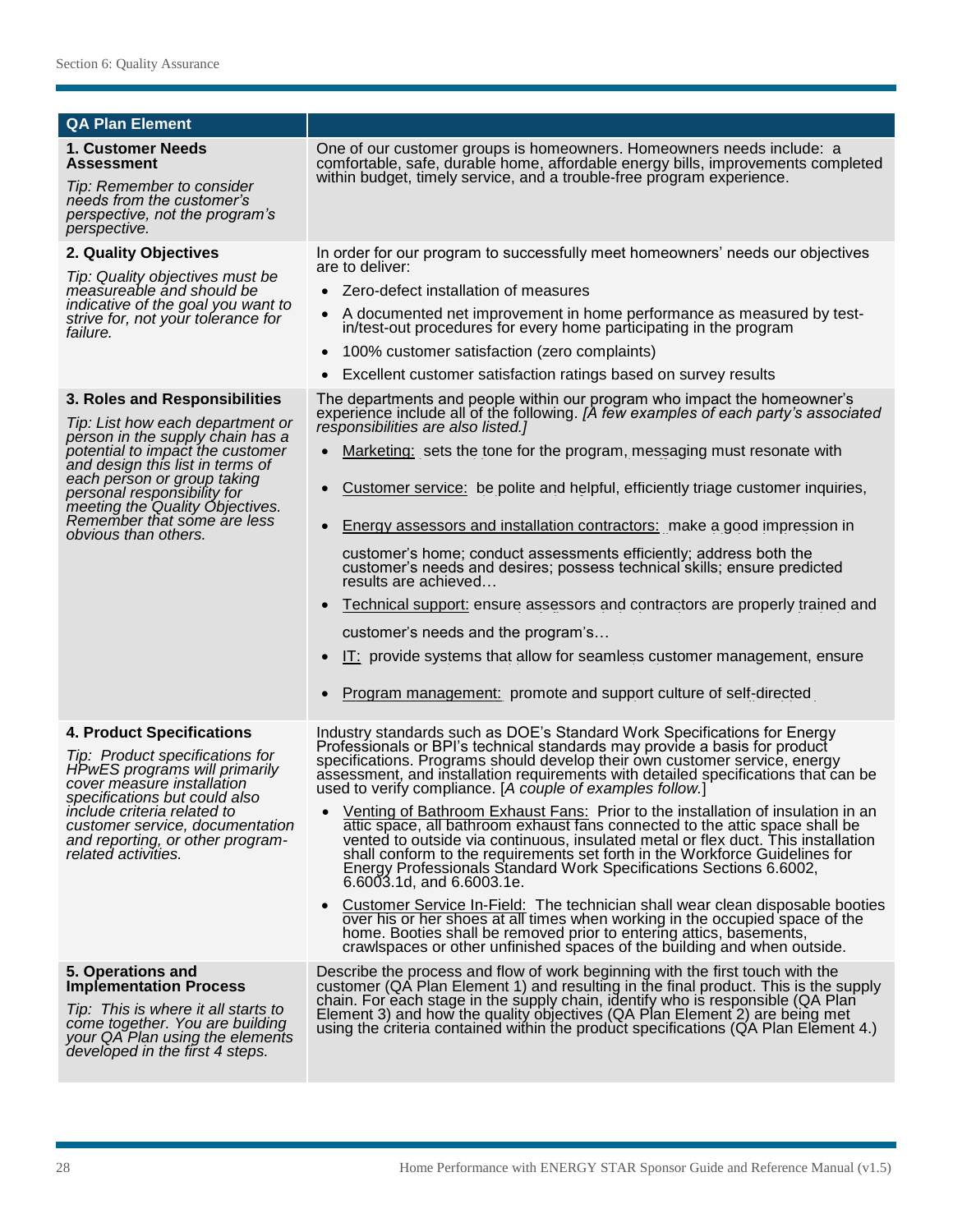*done, or post-installation. Use of automated data error detection and other analytics may also serve this function.* 

6. Quality Validation and<br>
Documentation<br>
Documentation<br>
Documentation<br>
Documentation<br>
Tip: Validation procedures occur<br>
Tip: Validation procedures occur<br>
in-process, during production,<br>
A worker is required to measure air

in-process, during production, <br>and should include not only document not only the measure air sealing results using a blower door and<br>and should include not only document not only the measured leakage rate, but also that t *specifications were met* the goal is not met (the house is leakier than predicted) it is the worker's specifications were met free poal is not met (the house is leakier than predicted) it is the worker's<br>throughout the process. If all of responsibility to identify the cause and remedy the situation before completing the<br>th met but the workers failed to put<br>be achieved after all other criteria for an air sealing job have been satisfied (all the<br>booties on making the customer<br>unhappy, then the quality<br>objectives have not been met. and develop

**7. Inspection and Testing** Establish protocols for conducting quality control checks that are external to the Tip: The inspection and resulting regular production process. These protocols should include validity checks based<br>on the criteria described in the product specifications (QA Plan Element 4) and be<br>quality validation proc

8. Feedback System Establish procedures for reporting of results (from QA Plan Elements 6 and 7)<br>
Tip: This is a continuous the root causes; and procedures for implementing and documenting solutions.<br>
improvement process.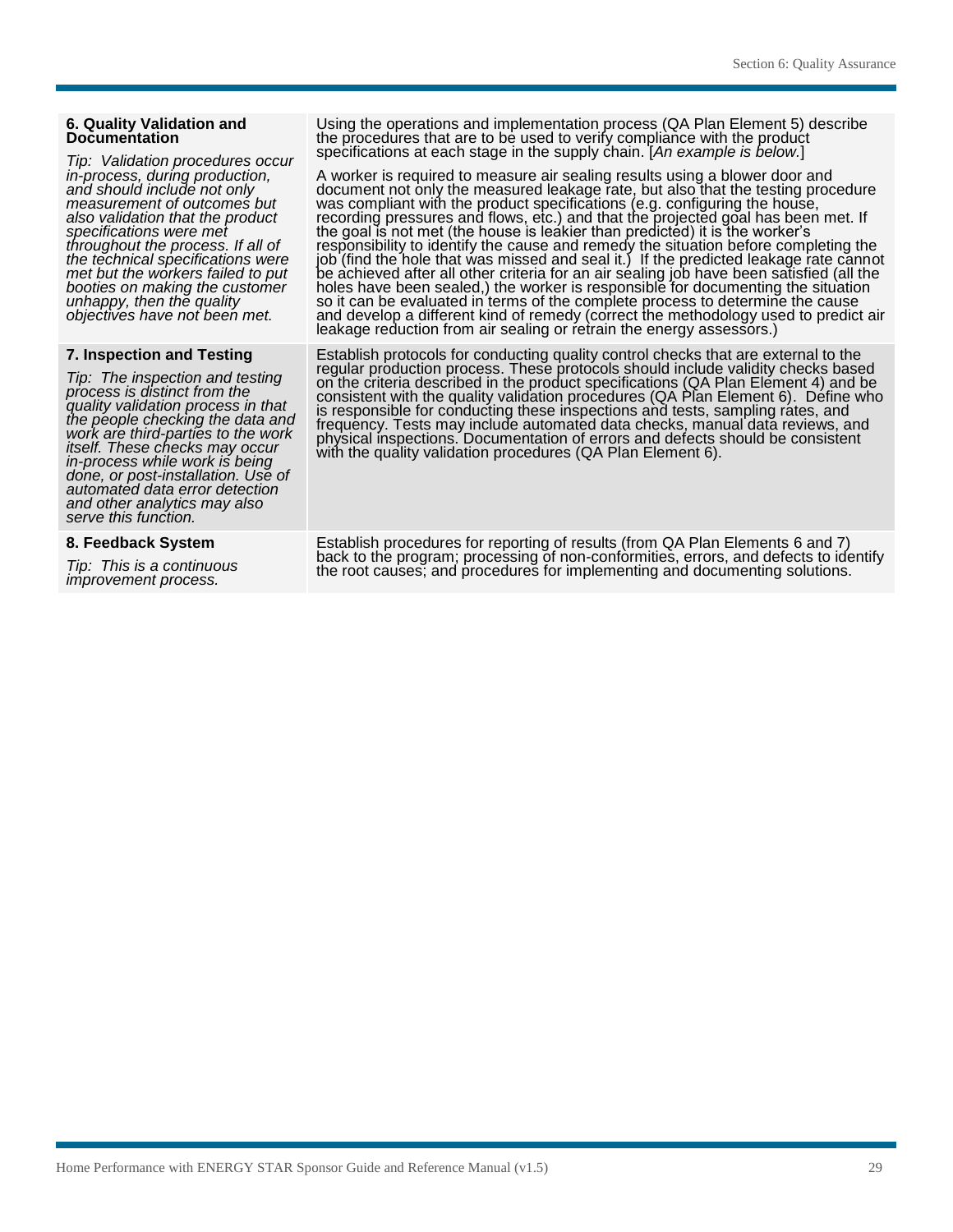# <span id="page-29-1"></span><span id="page-29-0"></span>**Section 7: Tracking and Reporting**

#### **Minimum Home Performance with ENERGY STAR Program Requirements Checklist:**  *Tracking and Reporting*

- **7.1** Collect data and report results to DOE using Quarterly Data Reporting template provided, including:
	- o Verified and updated list of participating contractors including status (active, probation, inactive) and the contractor's primary point of contact for accessing marketing materials
	- $\circ$  Number of projects completed by each contractor within the reporting period
	- $\circ$  Number of field inspections completed for each contractor within the reporting period, including at which point during the project the inspection was completed (assessment, measure installation, test-out, or postinstallation)
	- single family vs. multifamily, and an indication of how many reported projects included only program  $\circ$  Number of projects completed by the program within the reporting period disaggregated by project type: subsidized direct install measures
- **7.2** Collect data and report results to DOE using Annual Data Reporting template provided, including:
	- o Verified and updated contact information
	- o Verified and updated program URL and description for HPwES website
	- $\circ$  Updated program implementation plan elements
	- $\circ$  Summary results of preceding program year
	- $\circ$  Summary goals for upcoming program year

 goals, trends, and lessons in implementation of HPwES. Collection of quarterly and annual reports is part of DOE's quality assurance for the national implementation of HPwES. The process also informs DOE's deployment strategy by identifying where and how best to support Sponsors and industry. Reports enable DOE to track program success, identify Awards and Century Club Contractors). Furthermore, analysis of these data enable DOE to understand with better clarity the residential energy, improvement, and real estate markets so that it can provide timely and independent feedback back Tracking and reporting on progress in developing and implementing Home Performance with ENERGY STAR (HPwES) programs is a requirement for Sponsors. Data Sponsors provide allows DOE to review and analyze movement towards inactive partners, inform enhancements to online tools and resources, and recognize achievements (e.g., ENERGY STAR to those markets. The data reported by Sponsors will be aggregated and used in publishing information on the HPwES Program's progress on the energystar.gov website, HPwES newsletter, and other program reports.

# **Minimum Requirements**

### **7.1 Quarterly Report Requirements**

 contractors, their current status in the program (active, inactive, probation), and a designated point of contact for accessing year and are due thirty days following the close of the reporting period and include all of the following: Sponsors are responsible for tracking program activity and reporting results to DOE on a quarterly basis. Sponsors shall provide this data using templates provided by DOE. Data reported on a quarterly basis includes a listing of participating marketing materials. Once a Sponsor has completed this data reporting process the first time, DOE will provide prepopulated templates for subsequent reporting periods. The pre-populated forms require that Sponsors simply verify and update existing data rather than recreate it with each reporting period. Quarterly data submittals are based on the calendar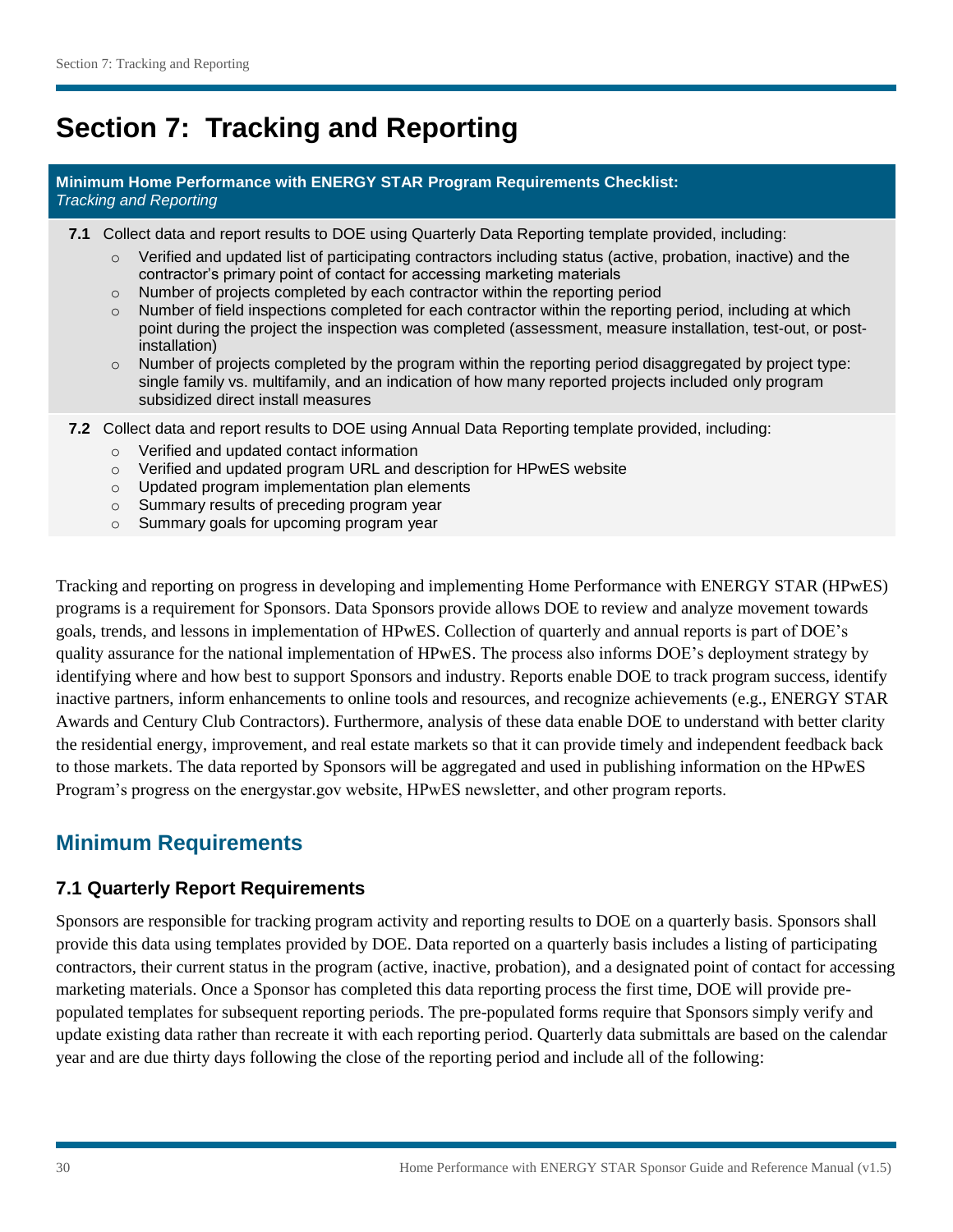- Verified and updated list of participating contractors including status (active, probation, inactive) and a primary point of contact for accessing marketing materials
- Number of projects completed by each contractor within the reporting period
- Number of field inspections completed for each contractor within the reporting period, including at which point during the project the inspection was completed (assessment, measure installation, test-out, or postinstallation)
- Number of projects completed by the program within the reporting period disaggregated by project type: single family vs. multifamily, and an indication of how many reported projects included only program subsidized direct install measures.

#### **Key Reporting Terms:**

 signatory designated by the Sponsor, which meets all program requirements including documentation of test-in and **Completed HPwES Project:** encompasses the complete work cycle in which HPwES services are provided to a customer for a specific household. For purposes of reporting data to DOE, a completed project may be counted for each independent contract executed between the homeowner and a qualified participating contractor or other test-out results related to the scope of work completed under that contract.

**Field Inspection:** A field visit by an independent inspector to assess compliance with program standards. The visit could be at any stage during the HPwES project but the sample set should include some post-improvement inspections (refer to Section 6 on Quality Assurance).

#### **Contractor Status:**

- Active: A fully participating contractor that is enrolled and eligible to produce projects in the program; these participating contactors are eligible to have access to use of the Home Performance with ENERGY STAR mark and tools on My ENERGY STAR Account (MESA)
- **Inactive:** A participating contractor that is no longer participating in a local program. Inactive contractors may self-withdraw from participation and/or may become ineligible to participate due to non-compliance with program requirements or any other delisting at the Sponsor's discretion; inactive contractors are not eligible to use of the Home Performance with ENERGY STAR mark and tools on MESA.
- a probationary status may be producing work in the program but is not fully enrolled or is under observation. **Probation:** any interim status where a contractor may be in between Active and Inactive; a contractor under

 The Quarterly Report Template is a simple and easy to use Microsoft Excel workbook. Retroactive adjustments are allowed only for the two preceding quarters. If it is necessary to make changes to older data, the Sponsors should contact their Account Manager.

### **7.2 Annual Report Requirements**

Sponsors shall report to DOE no later than first quarter of each calendar year, or as requested by their Account Manager, whichever is earlier. An Annual Report Template will be provided to all Sponsors at the beginning of each calendar year. Annual data is based on the calendar year and includes all of the following:

- Verified and updated contact information
- Verified and updated program URL and description

**A reminder for quarterly reports will be issued one month after the close of a quarter. Sponsors should provide their quarterly reports following this schedule:** 

| Jah.-March | ADIII JUUT   |
|------------|--------------|
| April-June | July 30th    |
| July-Sept. | October 30th |
| Oct.-Dec.  | January 30th |
|            |              |

Q1 Jan.-March April 30th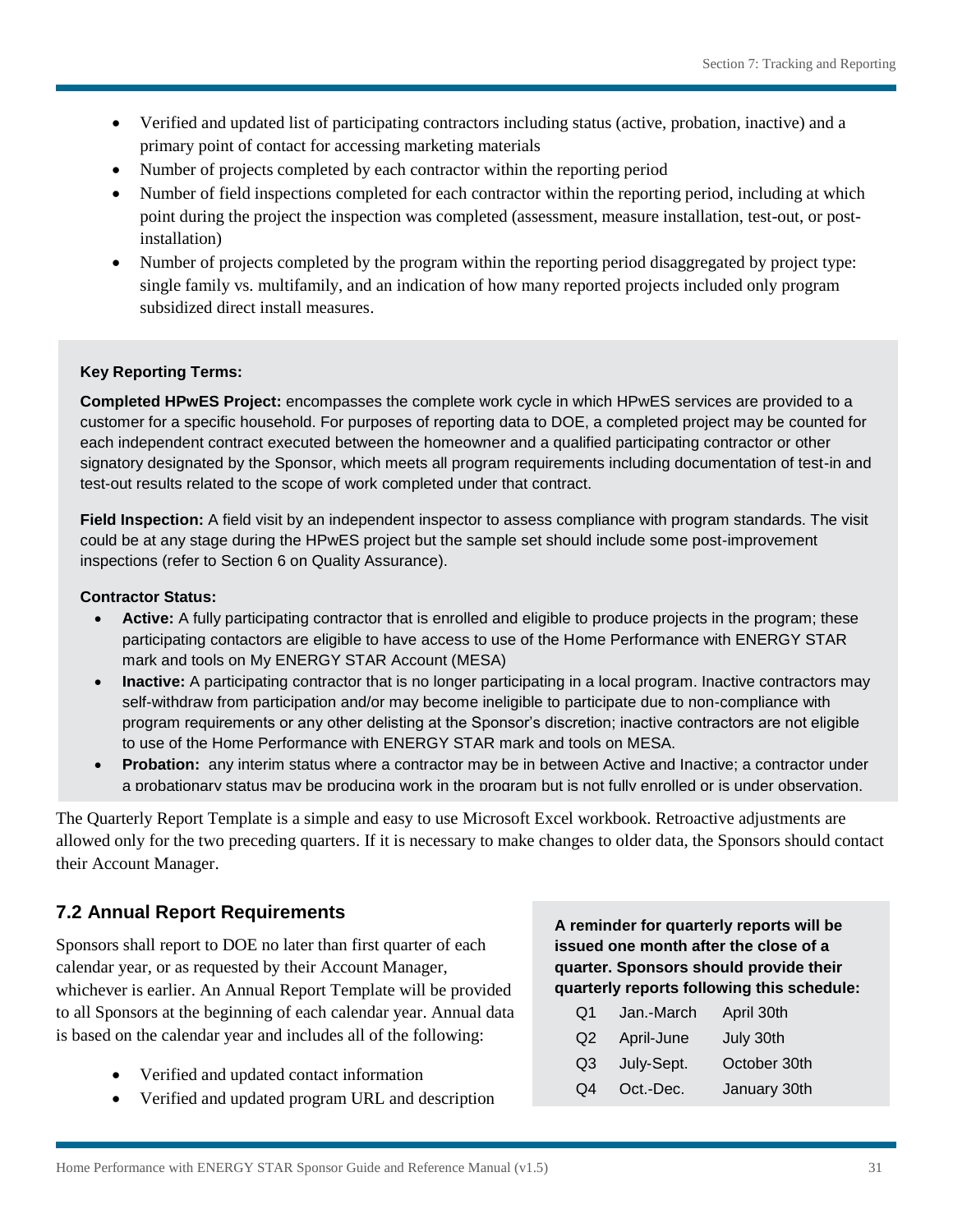for HPwES website

- Updated program implementation plan elements
- Summary results of preceding program year
- Summary goals for upcoming program year.

DOE is interested in gathering information on the previous year's results, as well as plans for the upcoming year. The Annual Report questions are designed to coincide as much as possible with the data Sponsors normally collect and information that is readily accessible to the Sponsor's implementation team. As detailed in Section 2, submittal of Annual Reports will meet requirements for annual updates to a Sponsor's Implementation Plan. As Sponsors and their implementation team complete the Annual Report, any questions can be directed to their Account Manager.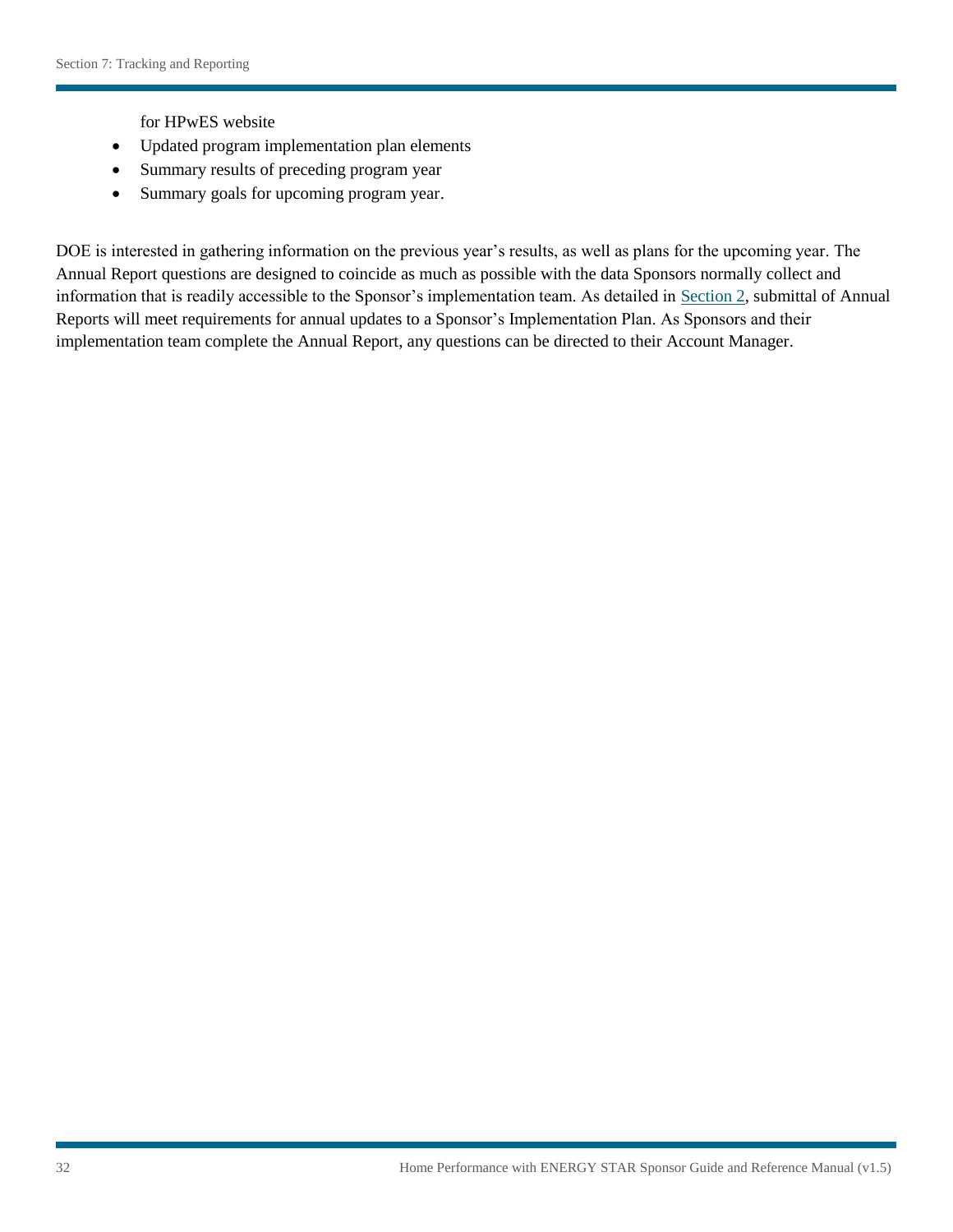# **Referenced Website URLs**

l

- 
- 
- ĺ. http://www.energystar.gov/ia/home\_improvement/downloads/HPwES\_Partnership\_Agreement.pdf?521c-619f <sup>[i](http://www.energystar.gov/index.cfm?c=web_tools.pt_linking_policy)</sup> http://www.energystar.gov/index.cfm?c=logos.pt\_guidelines<br><sup>ii</sup> http://www.energystar.gov/index.cfm?c=web\_tools.pt\_linking\_policy<br><sup>iii</sup> <u>http://www.energystar.gov/ia/home\_improvement/downloads/HPwES\_Partnership\_Agreemen</u>